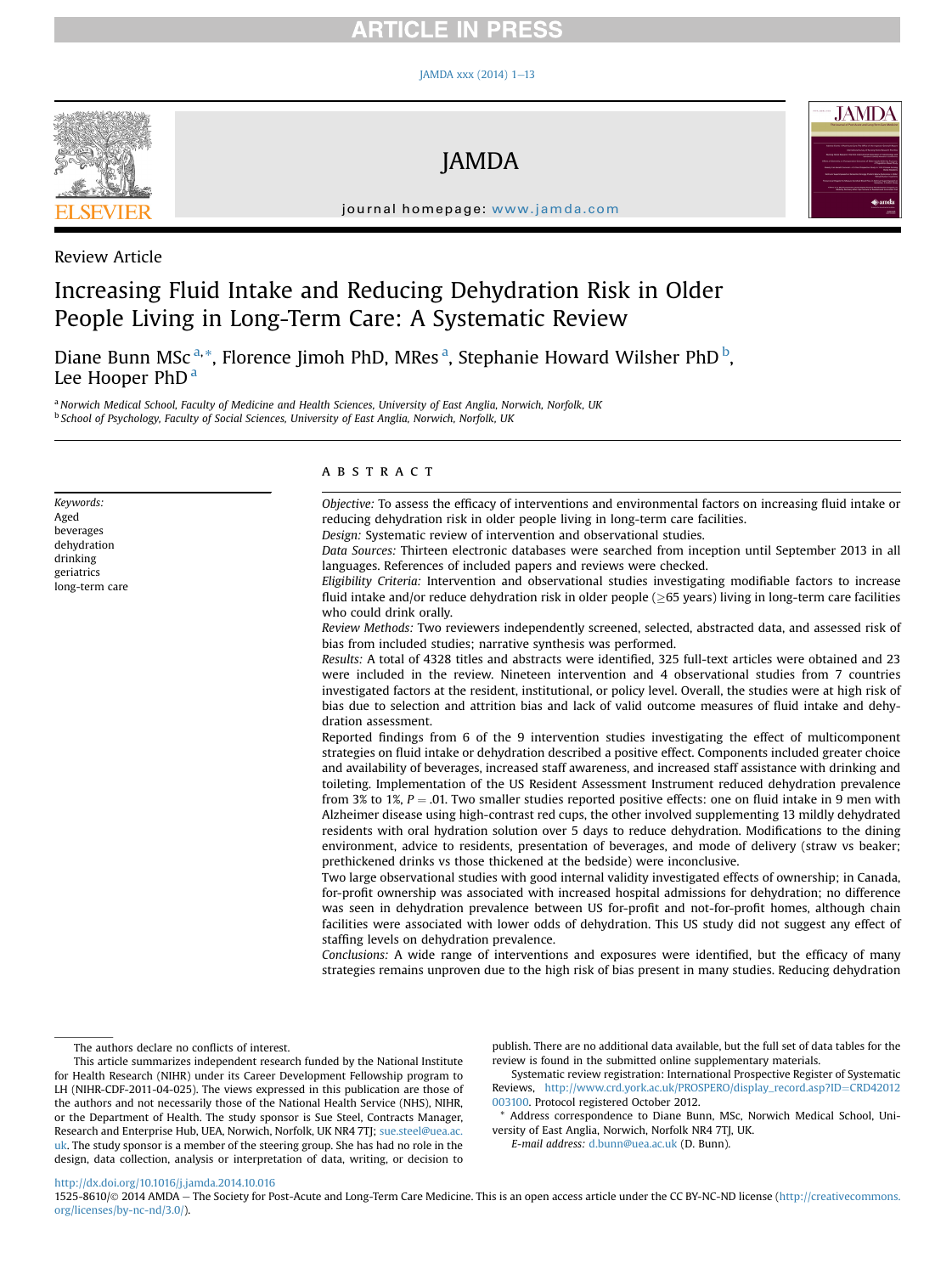# **ARTICLE IN PRESS**

#### 2 D. Bunn et al. / JAMDA xxx (2014) 1-13

prevalence in long-term care facilities is likely to require multiple strategies involving policymakers, management, and care staff, but these require further investigation using more robust study methodologies.

The review protocol was registered with the International Prospective Register of Systematic Reviews [\(http://www.crd.york.ac.uk/PROSPERO/display\\_record.asp?ID](http://www.crd.york.ac.uk/PROSPERO/display_record.asp?ID=CRD42012003100)=[CRD42012003100\)](http://www.crd.york.ac.uk/PROSPERO/display_record.asp?ID=CRD42012003100).

 $\odot$  2014 AMDA  $-$  The Society for Post-Acute and Long-Term Care Medicine. This is an open access article under the CC BY-NC-ND license ([http://creativecommons.org/licenses/by-nc-nd/3.0/\)](http://creativecommons.org/licenses/by-nc-nd/3.0/).

Water-loss dehydration, when fluid output exceeds fluid input, leads to raised serum osmolality, common in older people living in long-term care facilities, $<sup>1</sup>$  $<sup>1</sup>$  $<sup>1</sup>$  as demonstrated in our own study where 85</sup> (46%) participants had impending or current dehydration (serum osmolality  $\geq$ [2](#page-12-0)95 mmol/kg).<sup>2</sup> Residents of long-term care facilities (which include residential care, long-term nursing care, and dementia care units) are particularly vulnerable to developing dehydration because they are more likely to experience cognitive and physical problems affecting their abilities to remember and obtain beverages. Anxiety about incontinence and toileting assistance often lead to a conscious reduction in fluid intake. This is complicated further by the physiological effects of aging, diminishing the thirst sensation and reducing the body's capacity to maintain an effective water-balance.

As dehydration in the elderly is associated with poor health outcomes, $3$  including increased risk of disability and mortality, $4$  prevention may improve health, functional status, and quality of life. Although drinking adequate fluids is the most effective method of preventing dehydration, this becomes complex for older people with a range of physical, cognitive, sensory, and behavioral needs.

Many articles describe ways of encouraging older people to drink more, but few studies, and only 1 systematic review, have evaluated their effectiveness.<sup>[5](#page-12-0)</sup> The 2003 systematic review included 2 small  $(n = 39, n = 16)$  randomized crossover trials assessing the effectiveness of interventions to increase fluid intake in older people. Without reporting the validity or findings of these studies, the review concluded that fluids should be offered more frequently to bedridden older adults, and additional help provided when people were uncooperative or refused to drink. $5$  The purpose of the current systematic review was to assess the effectiveness of interventions and environmental factors to increase fluid intake or hydration status in older people living in long-term care.

## Methods

As recommended by the Cochrane Collaboration, $6$  our review team independently duplicated screening, eligibility, data extraction, and validity assessments. A third reviewer arbitrated when disagreements were not resolved by discussion. Where a reviewer was also a study author, she was not involved in study selection or data extraction. Results were reported following Preferred Reporting Items for Systematic Reviews and Meta-Analyses (PRISMA) guidelines.<sup>[7](#page-12-0)</sup>

#### Search Strategy and Study Selection

We included intervention and observational studies involving older people ( $\geq$ 65 years) living in residential, long-term nursing care, or specialist dementia units (together called long-term care facilities), who could drink orally. Studies examined an association between the intervention, or modifiable exposure, and hydration status and/or fluid intake (primary outcomes). Secondary outcomes with a likely link to dehydration (such as constipation, falls, urinary and upper respiratory tract infections, or death) were noted where a primary outcome was described.

DB developed and performed complex systematic searches using text and indexing terms to search 13 databases from inception until September 30, 2013, with no language restrictions. The full Medline (Ovid SP) search strategy was published with the protocol on Prospero<sup>[8](#page-12-0)</sup> and adapted for Embase, PsychInfo (both OvidSP), CINAHL (EBSCO Host), British Nursing Index, CRD and Prospero, Cochrane CENTRAL, ISCRTN, ICTRP (WHO), Open Thesis, ProQuest Theses and Dissertations, and Kings Fund databases. Further searches were undertaken of key authors (>3 relevant publications) and references of included papers and reviews were checked.

Titles and abstracts were screened and full-text papers obtained if either reviewer considered it potentially eligible; full-text papers were grouped into studies and assessed for inclusion. Corresponding authors were contacted when papers were published in languages other than English or there were insufficient data to assess suitability for inclusion or outcomes.

## Data Extraction, Risk of Bias, Quality Assessment, and Data Synthesis

We extracted bibliographic details and information on country, funding source, ethical approval, participants, study design, details of the intervention, and control or exposure and outcomes. For dichotomous outcomes we extracted numbers of participants, events, and odds ratios (ORs) or relative risks (RRs). For continuous outcomes we extracted number of participants, means and SDs of change in, or final readings of, outcomes in each treatment arm. P values were checked using reported data and these values reported if different.

Internal validity, evaluating the effects of systematic error, was assessed using the Cochrane Risk of Bias tool for intervention studies.<sup>[6](#page-12-0)</sup> Each item was judged high or low risk of bias or "unclear" when there was insufficient evidence to judge.

The Newcastle-Ottawa Scales  $(NOS)^9$  $(NOS)^9$  for cross-sectional and cohort studies were adapted for this review. Criteria were specified by 2 authors (DB, LH) and included definitions for dehydration and fluid intake assessment, whether age, gender, and frailty were controlled for and adequacy of follow-up (Web Table 6). Both scales had 8 items assessing 3 criteria: selection of participants, comparability of groups, and ascertainment of exposures and outcomes. Each item contained between 2 and 4 categories; those associated with the lowest risk of bias were starred. A maximum of 9 stars was achievable.

For all study types, risk of bias associated with assessment of dehydration status and fluid intake ascertainment was assessed, particularly whether fluid intake was assessed over 24 hours (to evaluate the effectiveness of the intervention on total fluid intake) or whether a valid assessment of dehydration had been used.

Studies were grouped according to type of intervention or exposure in narrative synthesis. The planned random effects metaanalysis, combining study estimates for similar effects of interest, was not possible due to the heterogeneity of interventions and outcomes.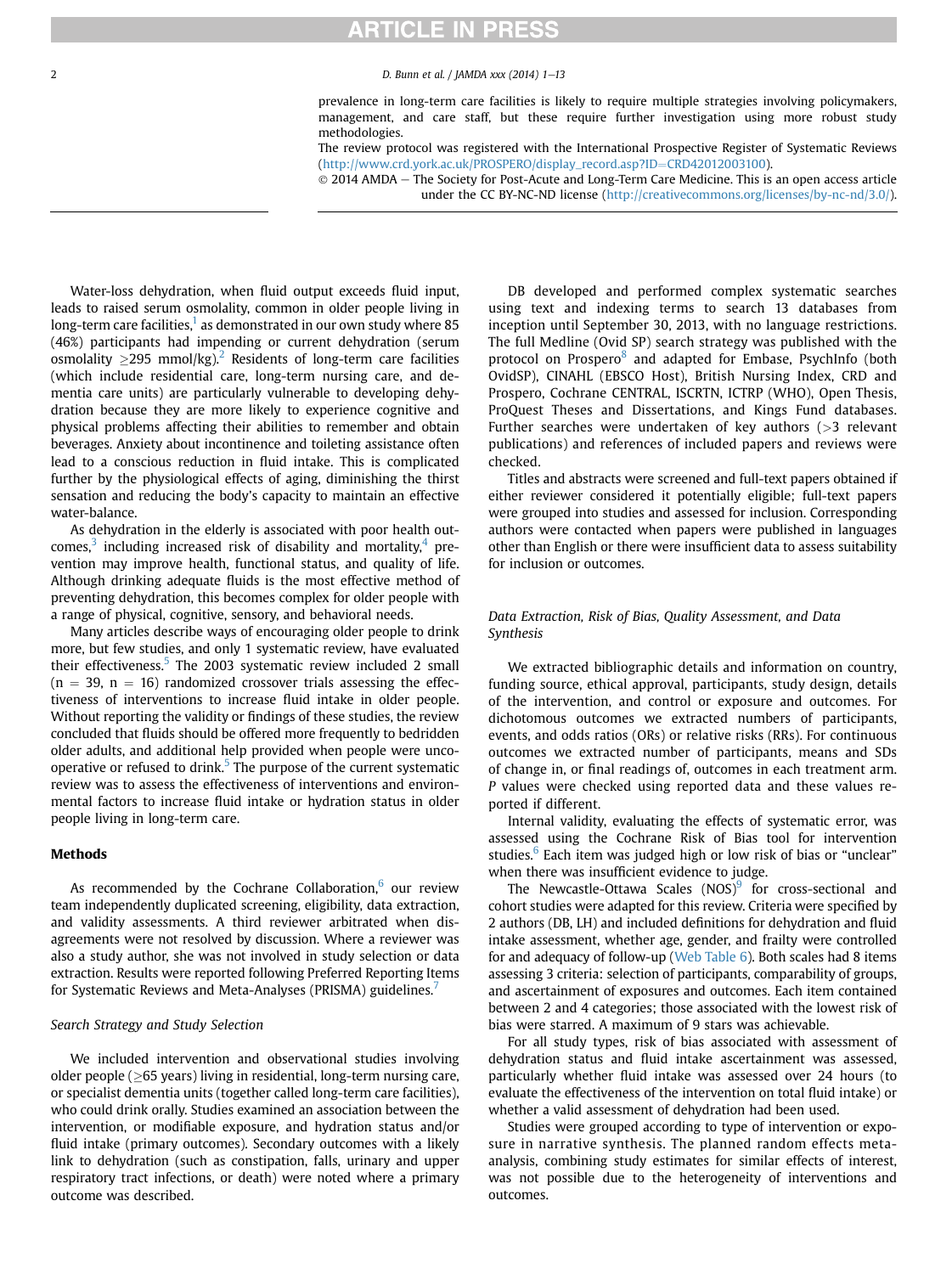## **RTICLE IN PRESS**

## Results

## Selection of Studies

Electronic searches identified 4958 titles and abstracts with an additional 226 from reference lists and searches of key author's publications, totaling 5184. After removing 856 duplicates, 4328 titles and abstracts were screened, and full-text papers obtained for 325. Of these, 292 were excluded, 10 were related publications of included studies, and 23 studies (19 intervention, 4 observational) were included in this review (Figure 1). Most studies were based in North America (14 United States,  $10^{-23}$  $10^{-23}$  $10^{-23}$  3 Canada<sup>24-[26](#page-12-0)</sup>)' 4 in Europe (2 UK,  $27,28$ 1 Ireland,<sup>[29](#page-12-0)</sup> 1 Germany<sup>[30](#page-12-0)</sup>), and 2 in Asia (Japan,<sup>[31](#page-12-0)</sup> Taiwan<sup>[32](#page-12-0)</sup>. Characteristics of included studies are described briefly in [Tables 1 and 2;](#page-3-0) and in further detail in Web Tables 1 and 2).

#### Risk of Bias, Validity, and Methodological Quality

In intervention studies, random sequence generation was adequate in 4 studies,  $16,19,20,27,33$  unclear in  $4,15,21,26,29$  $4,15,21,26,29$  and inadequate in the remainder (where participants were recruited using nonrandom methods under the direction of facility or research staff,<sup>[11,18,23,24,28,31,32](#page-12-0)</sup> using screening tests<sup>[10,22](#page-12-0)</sup> or resident lists<sup>13,30</sup>; [Figure 2](#page-7-0)). None clearly demonstrated adequate allocation conceal-ment, although 7 were judged "unclear"<sup>[15,19](#page-12-0)–[21,26,29,33](#page-12-0)</sup> (3 of these were low risk for random sequence generation<sup>[19,20,33](#page-12-0)</sup>). Blinding of



participants and those providing interventions, did not occur in any study. Only 4 studies<sup>16,19,20,28</sup> demonstrated low risk of attrition bias (reporting reasons for withdrawal, description of those withdrawing, and whether analysis was intention to treat), whereas 7 were unclear,  $13,18,21,26,29,30,32$  and the remaining 8 studies were judged high risk of bias. $\frac{10,11,15,22-24,31,33}{2}$  $\frac{10,11,15,22-24,31,33}{2}$  $\frac{10,11,15,22-24,31,33}{2}$ 

In the 4 observational studies, the composite NOS scores ranged from 4 to 9, and the 2 larger studies<sup>[12,25](#page-12-0)</sup> both scored 8, indicating lower risk of bias. ([Table 3\)](#page-8-0) The 2 smaller studies<sup>[14,17](#page-12-0)</sup> had higher risk of bias due to doubt about the representativeness of participants (neither fully described nonresponse) and ascertainment of exposures was unclear.

The method of assessing fluid intake or hydration status was judged low risk of bias in 4 studies,[14,20,22,25](#page-12-0) high risk in and unclear in  $3.29-31$  $3.29-31$  $3.29-31$  $3.29-31$  Of 4 studies judged low risk, 2 assessed serum osmolality, $20,22$  1 used International Classification of Diseases, Ninth Revision (ICD-9) codes only,  $^{25}$  $^{25}$  $^{25}$  and 1 measured all fluid intake over 24 hours using referenced methodology with good interrater reliability ( $r = 0.98$ ).<sup>[14](#page-12-0)</sup> Of the 16 high-risk studies,  $\overline{8}$  assessed fluid intake only,<sup>11,15,17,19,23,24,26,33</sup> 4 assessed dehydration status, $12,13,21,28$  and 4 used a combination of both fluid intake and dehydration assessment.<sup>[10,16,18,32](#page-12-0)</sup> Fluid intake assessments were judged high risk if they were conducted for part of the day or method of ascertainment was not considered to be accurate, whereas dehydration assessments were judged high risk if they had not been validated against serum osmolality in an elderly population (urine specific gravity [USG],  $16,21,32$  $16,21,32$  urine color,  $16$  dry eyes and mouth,  $28$ Resident Assessment Instrument Minimum Data Set [RAI-MDS] definitions, $12,13$  and bioelectrical impedance analysis [BIA] to assess Total Body Water  $[TBW]^{16,18}$  or Total Body Resistance  $[TBR]$ ,  $^{10}$  $^{10}$  $^{10}$  In total, 6 studies assessed both fluid intake and dehydration.<sup>[10,16,18,20,22,32](#page-12-0)</sup> but fluid intake was not fully reported in 4 of these  $10,18,20,22$  so risk of bias was assessed on the alternative reported measure. Just 6 studies reported results of any reliability checks between observers. $13-15,19,24,32$  $13-15,19,24,32$ 

Blinding of outcome assessors occurred in 2 studies (those using biochemical markers of dehydration<sup>[20,22](#page-12-0)</sup>), but could have been feasible in other studies if incorporated into study designs. Only one study reported on all outcomes with reference to a published protocol.<sup>28</sup>

## Findings (Further Details of Findings are Found in Web Table 3)

#### Drinking vessel characteristics

A randomized controlled trial (RCT) involving 24 UK nursing home residents with cognitive impairment found no effect of oral nutrition supplements given in the original bottle with a straw ( $n = 8$ ) compared with being decanted into a glass ( $n = 16$ ) on amount consumed (mean proportion imbibed using straws: 62%, SD 40% compared with 81%, SD 29% when using a glass,  $P = .23$ . <sup>27,33</sup>

Dunne et  $al<sup>11</sup>$  $al<sup>11</sup>$  $al<sup>11</sup>$  assessed the effect on fluid intake of high- and low-contrast colored tableware, compared with white, at lunch and supper for 10 days in 2 separate studies (a year apart) using a pretestposttest design. Each involved 9 men with advanced dementia living in a US long-term care unit. Fluids were weighed and amounts consumed expressed as a percentage of amount served. In study 1, using high-contrast red tableware, the proportion drunk increased from a baseline mean of 54.4% (SD 36.6%) to 87.7% (SD 22.1%),  $P = 0.02$ . In study 2, 9 participants (including 5 from study 1), had the colors of their tableware manipulated as follows: white, high-contrast blue, white, low-contrast red, white, low-contrast blue, white, for 10 days each. Six participants completed the study. There were no statistically significant differences in mean fluid intake for any of the 3 colors when compared with white tableware in the period immediately Fig. 1. Study flow diagram. before it ( $P = .26, 1.0,$  and .88, respectively).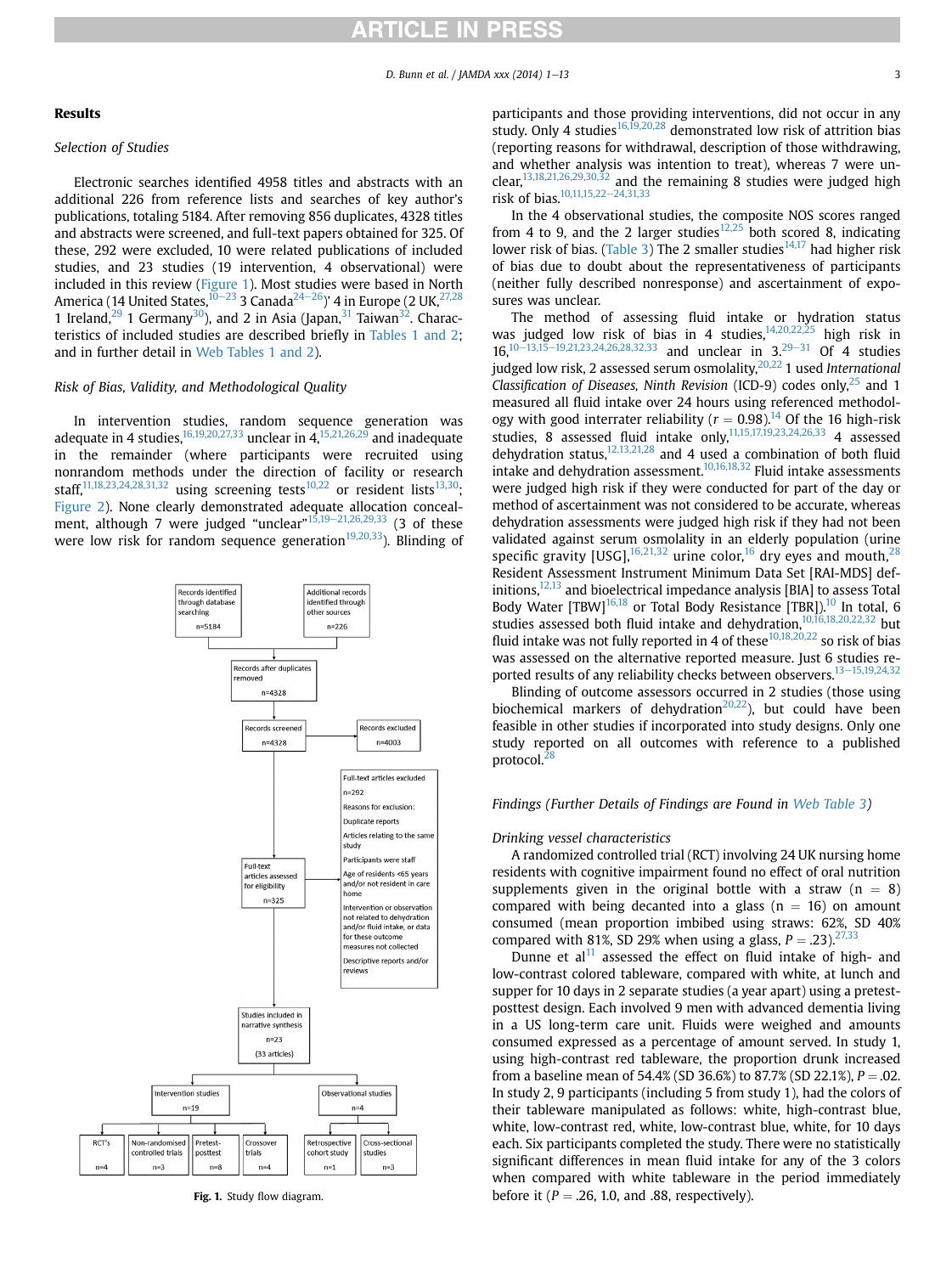<span id="page-3-0"></span>Characteristics of Included Studies, Brief Outline of Intervention Studies

| Author                            | Study Design | Participant Characteristics at Baseline                                                                                                                                                                                                           | Intervention, Control, and Duration                                                                                                                                                                                                                                                                                           | Outcomes(s)                                                                                                                                                                                                                                                                                                                                                                                                                                |
|-----------------------------------|--------------|---------------------------------------------------------------------------------------------------------------------------------------------------------------------------------------------------------------------------------------------------|-------------------------------------------------------------------------------------------------------------------------------------------------------------------------------------------------------------------------------------------------------------------------------------------------------------------------------|--------------------------------------------------------------------------------------------------------------------------------------------------------------------------------------------------------------------------------------------------------------------------------------------------------------------------------------------------------------------------------------------------------------------------------------------|
| Allen, 27,33 2011 UK              | <b>RCT</b>   | 24 nursing home residents with cognitive impairment;<br><b>Group 1</b> = 8, <b>Group 2</b> = 16<br>Age, mean (SD): 86.3 (8.9)<br>MMSE, mean (SD): 11.3 (9.7); range: 0-30                                                                         | Intervention, Group 1: Straw inserted into ONS bottle<br><b>Intervention, Group 2: ONS decanted into glass/beaker</b><br><b>Duration:</b> x3 per day, alternate days, 1 week                                                                                                                                                  | Proportion of ONS consumed/number of drinks served.<br><b>Method of assessment:</b><br>Amount of ONS consumed estimated as a proportion<br>of amount served (0.1, 0.25, 0.5, 0.75, 1.0). Method<br>of estimation not described.                                                                                                                                                                                                            |
| Allison, 10 2005 US               |              | Pretest-posttest 281 residents of long-term care facilities (substudy)                                                                                                                                                                            | <b>Intervention:</b> Senior facility staff evaluated participants<br>and intervened with appropriate care if required<br>(not described) to improve hydration<br><b>Duration: 3-4 mo</b>                                                                                                                                      | Change in TBR.<br><b>Method of assessment:</b><br>Quantum II Bioimpedance Analyzer. Software: Cyprus<br>Body Composition Software system - RJL Systems<br>Equation: TBW/(height <sup>2</sup> /TBR) x height/Resistance.                                                                                                                                                                                                                    |
| Cleary, <sup>24</sup> 2008 Canada |              | Pretest-posttest 3 residents in long-term care facilities at risk of<br>nutritional decline<br>Age, mean: 92.7<br>MMSE, mean: 11.0                                                                                                                | Regular seating plan instituted for this study at<br>lunchtimes<br><b>Duration:</b> N/R, but 12 meals observed over<br>nonconsecutive days                                                                                                                                                                                    | Change in percentage of fluids consumed at lunch, as<br>a proportion of amount served (amount served $N/R$ ).<br>Method of assessment: N/R.                                                                                                                                                                                                                                                                                                |
| Dunne, <sup>11</sup> 2004 US      |              | Pretest-posttest 9 men with advanced AD living in long-term care;<br><b>Study 1</b> = 9, Age, mean: 82.7. MMSE, mean: 2.9<br><b>Study 2</b> = 9 (includes 5 from study 1), Age, mean: 83.1.<br>MMSE, mean: 3.2                                    | <b>Study 1:</b> white tableware (control), high-contrast red<br>tableware, white<br><b>Duration:</b> 30 d (10 d each)<br>Study 2 (1 year later): white tableware, high-contrast<br>blue ( $n = 9$ ), white, low-contrast red ( $n = 7$ ), white,<br>low-contrast blue ( $n = 6$ ), white<br><b>Duration:</b> 70 d (10 d each) | Change in mean percentage of fluid intake.<br><b>Method of assessment:</b><br>Food and fluid intake recorded every day for each<br>participant at lunch<br>Amount consumed expressed as a percentage of<br>amount served. Amount served was weighed in<br>ounces.                                                                                                                                                                          |
| Fries. $13$ 1997 US               |              | Pretest-posttest Nursing home residents, $Pre-RAI = 2128$ ;<br><b>Post-RAI</b> = 2088 (new cohort)<br>$>65$ years: n = 3908 (92.1%)*<br>Males: 1026 (23.3)*<br>CPS: 31% intact; 35% moderate; 35% severe                                          | <b>Intervention:</b> Implementation of RAI-MDS during<br>1990-1991                                                                                                                                                                                                                                                            | Change in baseline dehydration prevalence. Change in<br>number of residents acquiring dehydration or<br>improving during 6-month follow-up.<br>Method of assessment and definition of dehydration:<br>Dehydration present/absent as defined by the<br>RAI-MDS, $>2$ criteria present from the following:<br>Fluid intake $<$ 1.5 l/d<br>Clinical signs of dehydration<br>Fluid $loss$ > fluid intake.<br>Methods used to assess these N/R. |
| Holzapfel, <sup>15</sup> 1997 USA | <b>RCTC</b>  | 39 nursing home residents requiring complete feeding<br>assistance<br>Age, mean: 75 (95% $\geq$ 60 years)<br>Males: 3 (8%)<br>Dementia diagnosis: $n = 22$ (56.4%)                                                                                | <b>Intervention groups:</b> Feeding assistants sat for 2 wk,<br>then stood for 2 wk, then crossed over.<br><b>Control:</b> Feeding assistants chose positions (positions<br>chosen $N/R$ )<br><b>Duration:</b> Lunch, Monday-Friday, 4 wk                                                                                     | Differences in mean fluid intake between groups on<br>days 1, 5, 10, 15 and 20 (results presented as<br>P value and t statistic only).<br>Food and fluid consumed, at midday meal only, was<br>recorded by the feeder using four predetermined<br>categories of percentages (0-25%, 26-50%, 51-75%,<br>76-100%). Not known if this was measured<br>or estimated.<br>Fluid defined as being able to be consumed through<br>a straw.         |
| Kenkman, <sup>28</sup> 2010 UK    | Cluster CCT  | 56 residents in residential care (sub-study).<br><b>Intervention</b> $=$ 30<br>MMSE, mean (SD): 19 (5.6)<br>Number attempting chair-stands: 6 (20%)<br>$Control = 26$<br>MMSE, mean (SD): 17 (6.2)<br>Number attempting chair-stands: 4 (15.4%)   | <b>Intervention:</b> Restaurant atmosphere, extended<br>mealtimes, increased choice of foods, social<br>experience, encouragement to eat, availability of<br>drinks and snacks<br><b>Control:</b> "Usual care" (not described).<br>Duration: 12 mo                                                                            | Change in number of residents with dehydration.<br>Method of assessment and definition of dehydration:<br>Presence of either:<br>Dry, furrowed tongue<br>Dry mucous membrane<br>Sunken eyes<br>Methods used to assess these N/R                                                                                                                                                                                                            |
| Lin, $32$ 2013 Taiwan             | Cluster CCT  | 74 incontinent nursing home residents.<br><b>Intervention</b> $= 44$<br>Age, mean (SD): 75.5 (12.7)<br>Males: 14 (31.8%)<br>SPMSQ, mean (SD): 5.4 (3.6)<br>Barthel Index, mean (SD): 28.6 (24.4)<br>$Control = 30$<br>Age, mean (SD): 74.7 (10.8) | <b>Intervention:</b> Advice to increase fluid intake<br>to $>$ 1500 mL/d, unrestricted drinks choice<br><b>Control:</b> Unrestricted drinks, residents could choose<br>type and amount.<br><b>Duration:</b> 6 wk                                                                                                              | Change in mean fluid intake.<br><b>Methods of assessment:</b><br>Fluid input/output charts completed by facility staff, but<br>methods of measuring fluids N/R.                                                                                                                                                                                                                                                                            |

D. Bunn et al. / JAMDA xxx (2014) 1 D. Bunn et al. / JAMDA xxx (2014) 1–13

4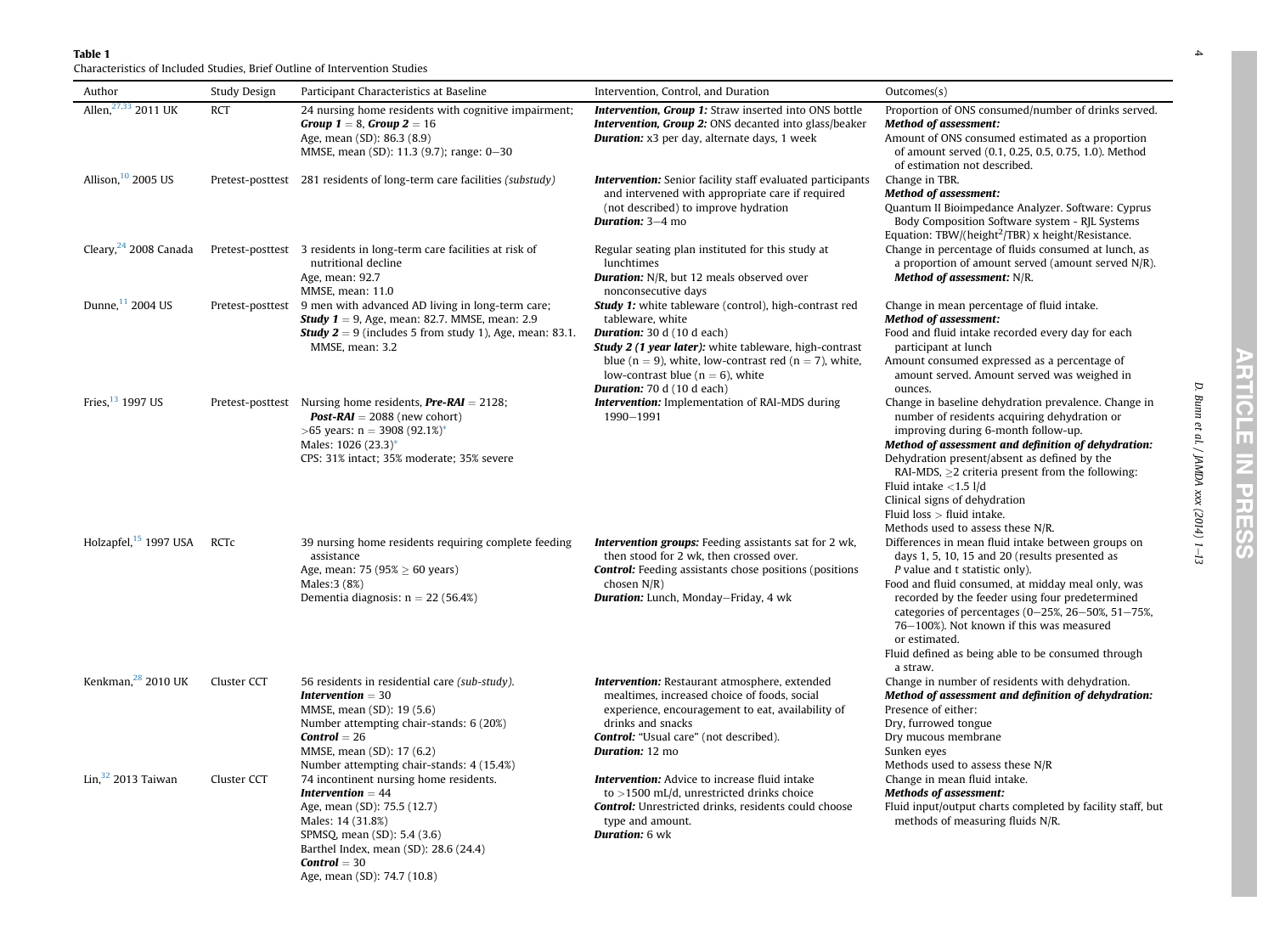| McCormick, 29,38<br>2006 Ireland                | <b>RCTC</b> | Males: 15 (50)<br>SPMSQ, mean (SD): 6.6 (3.2)<br>Barthel Index, mean (SD): 32.2 (24.8)<br>11 long-term care residents with dysphagia<br>Age, mean: 76<br>Males: 3 (27%)<br>MMSE administered, N/R<br>Barthel Index, mean: 0.4                                                                                                                                                                                                                                                                          | <b>Wk 1–6:</b> Group A received commercially prepared<br>prethickened drinks, Group B received drinks<br>thickened at bedside<br>Wk 7-12: Group A: drinks thickened at bedside,<br>Group B: commercially prepared prethickened drinks                                                                                                                                                                                                                                 | Difference in amount of thickened fluids consumed.<br><b>Method of assessment:</b><br>Daily assessment of total fluid intake using<br>graduated cups.                                                                                                                                                                                                                                                                                                                                                                                                                                                                                                                                                                                |
|-------------------------------------------------|-------------|--------------------------------------------------------------------------------------------------------------------------------------------------------------------------------------------------------------------------------------------------------------------------------------------------------------------------------------------------------------------------------------------------------------------------------------------------------------------------------------------------------|-----------------------------------------------------------------------------------------------------------------------------------------------------------------------------------------------------------------------------------------------------------------------------------------------------------------------------------------------------------------------------------------------------------------------------------------------------------------------|--------------------------------------------------------------------------------------------------------------------------------------------------------------------------------------------------------------------------------------------------------------------------------------------------------------------------------------------------------------------------------------------------------------------------------------------------------------------------------------------------------------------------------------------------------------------------------------------------------------------------------------------------------------------------------------------------------------------------------------|
| Mentes. <sup>16,39,40</sup> 2000 US Cluster RCT |             | 49 nursing home residents.<br><b>Intervention</b> $= 25$<br>Age, mean (SD): 80.6 (10.3)<br>Males: 11 (44%)<br>MMSE, mean (SD): 22.0 (5.6)<br>FIM, mean (SD): 79.4 (22.3)<br>$Control = 30$<br>Age, mean (SD): 83.0 (9.2)<br>Males: 11 (46%)<br>MMSE, mean (SD): 24.6 (3.6)<br>FIM, mean (SD): 112.2 (10.9)                                                                                                                                                                                             | <b>Duration: 12 wk</b><br><b>Intervention:</b> Calculation of weight-based fluid intake<br>goal. 75% of fluid goal to be drunk at mealtimes.<br>Increased choice and availability of drinks,<br>"sip-and-go" cups and tagging of charts and trays<br>for "higher-risk" residents.<br><b>Control:</b> Routine care (not described).<br><b>Duration: 8 wk</b>                                                                                                           | Change in urine color and USG.<br>Change in fluid intake and number of residents<br>achieving $>75\%$ of fluid goal.<br>Change in TBW.<br><b>Method of assessment:</b><br>1. Standard urine color chart<br>2. USG, assessed using Chemstrip Mini Urine Analyzer<br>Weekly urine assessments.<br>3. 2x 24-h fluid intake records documented at baseline.<br>During each week of the intervention a partial fluid<br>intake record of drinks taken at mealtimes,<br>medication and fluid rounds, was documented.<br>Caffeinated and alcoholic beverages were excluded.<br>Method of assessment N/R.<br>4. BIA-101 Quantum Analyzer (RJL systems, Clinton<br>Township). Equations referenced.<br>BIA conducted at baseline, wk 4 and 8. |
| Robinson, $18$ 2002 US                          |             | Pretest-posttest 51 nursing home residents<br>Age, mean: 83.5<br>Males: 8 (15.7%)<br>Dependency n (%): Complete: 9 (17.6); Holds glass:<br>25 (49); Independent: 17 (33.3)                                                                                                                                                                                                                                                                                                                             | <b>Intervention (7 d/wk, 5 wk):</b> Goal: to drink 8oz more<br>fluids twice a day. Hydration assistant for fluid<br>administration. Increased choice. Colorful beverage<br>cart, jugs, and glasses<br><b>Duration:</b> 9 wk (includes 2 wk baseline and 2 wk<br>follow-up)                                                                                                                                                                                            | Number of participants drinking extra 16oz/d.<br>Change in TBW.<br><b>Method of assessment:</b><br>Fluid intake monitored mid-morning and<br>afternoon only.<br>Use of BIA to assess TBW, methods not described, and<br>information regarding type of machine, and equations<br>used N/R.                                                                                                                                                                                                                                                                                                                                                                                                                                            |
| Schnelle, <sup>19</sup> 2010 US                 | <b>RCT</b>  | 112 nursing home residents with faecal and urinary<br>incontinence<br><b>Intervention</b> $= 58$<br>Age, mean (SD): 85.8 (9.4)<br><b>Males: 16%</b><br>MMSE, mean (SD): 12.9 (8.4)<br>Sit-to-stands, number performed, mean (SD): 3.6 (3.1)<br>Walk/wheel distance, meters, mean (SD): 58.7 (50.3)<br>$Control = 54$<br>86.1 (10.5)<br><b>Males: 19%</b><br>MMSE, mean (SD): 9.6 (8.4)<br>Sit-to-stands, number performed, mean (SD): 2.1 (2.0)<br>Walk/wheel distance, meters, mean (SD): 54.0 (55.8) | <b>Intervention:</b> Research staff checked residents for<br>incontinence, offered toileting assistance, choice of<br>snack and drink, prompts to exercise.<br><b>Control:</b> Usual care (not described).<br>Baseline and postintervention (1 wk each, both<br>groups): Research staff offered toileting assistance<br>and checked for UI and FI.<br><b>Duration:</b> 12 wk (weekdays, $7:00$ $AM-3:30$ $PM$ , 2 hourly)                                             | Change in between-meal fluid intake.<br><b>Method of assessment:</b><br>Fluid intake assessed using validated<br>photographic assessment method<br>(Simmons et al, $2000$ ). <sup>43</sup>                                                                                                                                                                                                                                                                                                                                                                                                                                                                                                                                           |
| Simmons, $20$ 2001 US                           | <b>RCT</b>  | 48 incontinent nursing home residents (substudy)<br><b>Intervention</b> $= 23$<br>Age, sex, and MMSE N/R for this sub-group<br>$Control = 15$<br>Age, mean (SD): 86.3 (6.1)<br>Males: 5 (33%)<br>MMSE, mean (SD): 13.9 (6.5)                                                                                                                                                                                                                                                                           | <b>Intervention:</b> Usual care and x4 prompts to exercise<br>per day and x4 prompts or help with toilet, changed<br>if wet $+$ :<br><b>Phase 1 (wk 1–16):</b> x4 verbal prompts to drink<br><b>Phase 2 (wk 17–24):</b> x8 verbal prompts to drink<br><b>Phase 3 (wk 25-32):</b> x8 verbal prompts to drink,<br>increased choice of drinks and appropriate assistance<br>provided.<br><b>Control:</b> Usual care (not described)<br><b>Duration:</b> 5 d/wk for 32 wk | Change in serum osmolality and BUN: creatinine ratio.<br><b>Method of assessment:</b><br>Venepuncture, methods N/R.                                                                                                                                                                                                                                                                                                                                                                                                                                                                                                                                                                                                                  |
| Spangler, <sup>21</sup> 1984 US                 | <b>RCTC</b> |                                                                                                                                                                                                                                                                                                                                                                                                                                                                                                        |                                                                                                                                                                                                                                                                                                                                                                                                                                                                       |                                                                                                                                                                                                                                                                                                                                                                                                                                                                                                                                                                                                                                                                                                                                      |

D. Bunn et al. / JAMDA xxx (2014) 1 D. Bunn et al. / JAMDA xxx (2014) 1–13

.<br>ה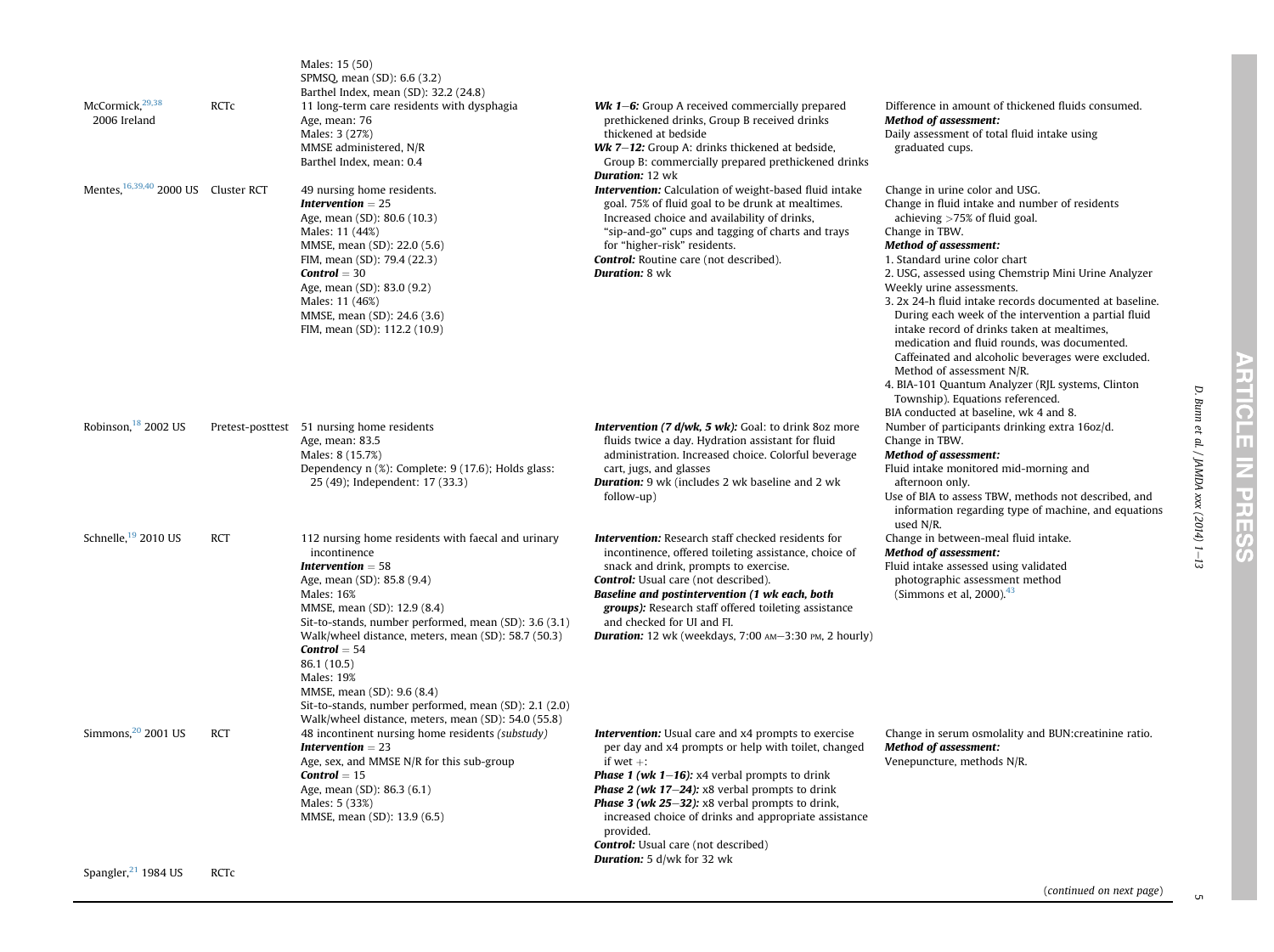| Author                                | Study Design | Participant Characteristics at Baseline                                                                                                                                                                                                                                                                                                                                                              | Intervention, Control, and Duration                                                                                                                                                                                                                                                                                                                                                                                                                 | Outcomes(s)                                                                                                                                                                                                                                                                                   |
|---------------------------------------|--------------|------------------------------------------------------------------------------------------------------------------------------------------------------------------------------------------------------------------------------------------------------------------------------------------------------------------------------------------------------------------------------------------------------|-----------------------------------------------------------------------------------------------------------------------------------------------------------------------------------------------------------------------------------------------------------------------------------------------------------------------------------------------------------------------------------------------------------------------------------------------------|-----------------------------------------------------------------------------------------------------------------------------------------------------------------------------------------------------------------------------------------------------------------------------------------------|
|                                       |              | 16 nonambulatory nursing home residents with<br>incontinence<br>Age, range: 59–96 (mean, SD N/R)<br>Males: 2 (12.5%)                                                                                                                                                                                                                                                                                 | <b>Intervention:</b> Research staff offered choice and help<br>with cold drinks and toileting assistance every 1.5 h,<br>6:00 AM-9:00 PM.<br><b>Standard Care:</b> 3-hourly checks for soiling; no offers of<br>drinks, but requests for drinks were met.<br><b>Duration:</b> 50 d (10 d baseline, 10 d each crossover<br>period, 10 d standard care for both groups, 10 d when<br>intervention delivered by facility staff to all<br>participants) | Change in mean USG.<br><b>Method of assessment:</b><br>USG assessed using urinometer.                                                                                                                                                                                                         |
| Tanaka, 31 2009 Japan                 |              | Pretest-posttest 122 nursing home residents able to sit up and<br>communicate need to defecate<br>Age, mean: 85.2 (SD N/R)<br>Males: 18 (14.8%)<br>Dementia level, n (%): I (mild): 2 (1.7); II: 18 (14.9); III:<br>59 (48.8); IV: 42 (34.7)<br>Dependence level, $n$ (%): $1$ and 2 (independent): 0 (0.0);<br>A1: 7 (5.8); A2: 15 (12.4); B1: 28 (23.1); B2: 52 (43.0);<br>C1: 7(5.8); C3: 12(9.9) | <b>Intervention:</b> Senior nurses received training then<br>trained staff to increase fluid intake to 1500 mL/d by<br>providing drinks early morning, between meals and<br>bedtime, verbal and physical assistance and increased<br>choice.<br>Assistance provided with toileting and wet<br>incontinence pads changed 2-hourly. Residents<br>to remain out of bed for $>6$ h.<br><b>Duration: 12 wk</b>                                           | Mean change in fluid intake.<br><b>Method of assessment:</b><br>3-d mean fluid intake assessed at baseline and 12 wk.<br>Methods N/R.                                                                                                                                                         |
| Taylor, <sup>26</sup> 2006 Canada     | RCTc         | 31 residents with dysphagia living in extended care<br>facilities<br>Age, mean (SD): 85 (6.4)<br>Males: 5 (16%)                                                                                                                                                                                                                                                                                      | <b>Intervention:</b> Five meals/d, matched to the 3 meals for<br>energy content.<br>Group 1: 5 meals/d for 4 d; Group 2: 3 meals/d for 4 d<br>4 wk later:<br>Group 1: 3 meals/d for 4 d; Group 2: 5 meals/d for 4 d<br><b>Duration:</b> 4 wk                                                                                                                                                                                                        | Difference in fluid intake at mealtimes.<br><b>Method of assessment:</b><br>Fluid defined as any food usually drunk, or is liquid at<br>room temperature before thickening.<br>Food and fluids not provided by hospital staff were not<br>weighed, but recorded as % consumed. This data N/R. |
| Welch, <sup>22</sup> 1996 US          |              | Pretest-posttest 13 mildly dehydrated nursing home residents<br>Age, mean: $89$ (SD N/R)<br>Males: 1 (8%)                                                                                                                                                                                                                                                                                            | <b>Intervention:</b> Oral hydration fluids offered when<br>standard fluid intake was less than the weight-based<br>calculated goal for daily fluid intake. Method of how<br>increased fluids were promoted not described.<br><b>Duration:</b> 5 d                                                                                                                                                                                                   | Change in serum biochemistry.<br>Change in fluid intake.<br><b>Method of assessment:</b><br>Serum biochemistry assessed days 1, 3, 5.<br>Fluid intake assessed daily, methods N/R.                                                                                                            |
| Willms, $30$<br>2003 Germany          |              | Pretest-posttest 70 residents requiring nursing care<br>Age: 64-69: 5 (2.8%); 70-79: 36 (19.9%); 80-89:<br>$82(45.3\%)$ ; 90-99; 57 (31.5%); >100; 1 (0.6%)<br>Males: 24 (13.3%)<br>Care levels, n (%): 1: 10 (14.7); 2: 37 (54.4);<br>3 (dependent): 21 (30.9)                                                                                                                                      | Baseline: 10 d<br>Intervention (duration unknown): Education for staff<br>and residents. Provision of water fountains, drinks<br>delivered at set times and increased choice of drinks<br>taking into account color and taste. Increased<br>assistance, such as physical help, thickening drinks<br>and use of drinking aids.<br>Follow-up period: 10 d                                                                                             | Change in mean fluid intake.<br>Method of assessment: Fluid intake assessed daily by<br>nursing home staff using calibrated containers.<br>No information provided regarding time period (whole<br>or part of day).                                                                           |
| Zembrzuski, <sup>23</sup> 2006 US CCT |              | 82 residents of skilled nursing facilities<br><b>Intervention</b> $= 48$<br>Age, mean (SD): 88.04 (6.35)<br>Males: 9 (18.8%)<br>MMSE, mean (SD): 20.88 (5.99)<br>$Control = 34$<br>Age, mean (SD): 85.76 (7.33)<br>Males: 5 (14.7%)<br>MMSE, mean (SD): 15.53 (9.18)                                                                                                                                 | <b>Intervention:</b> Increased choice of drinks, increased<br>assistance and monitoring; between-meal drinks<br>offered at least twice daily for 30 d.<br><b>Control:</b> Routine care: general standard for offering<br>drinks, drinks provided on request, increased drinks<br>for "at-risk" residents.<br>Duration: 30 d                                                                                                                         | Change in mean fluid intake.<br><b>Method of assessment:</b><br>Fluid intake observed over 12- h period for 3 d before<br>study commencement and for 3 d at the end of the<br>intervention using graduated cups.                                                                              |

AD, Alzheimer Disease; BIA, Bioelectrical Impedance Analysis; BMI, Body Mass Index; BUN, Blood Urea Nitrogen; DM, Diabetes Mellitus; CCF, Congestive Cardiac Failure; CCT, Controlled Clinical Trial; CPS, Cognitive Performance Scale; FIM, Functional Independence Measure; FI, Fecal Incontinence; Hb, Hemoglobin; MMSE, Mini Mental State Examination; Na, Sodium; N/R, Not Reported; ONS, Oral Nutritional Supplements; RAI-MDS, Resident Assessment Instrument-Minimum Data Set; RCT, Randomized Controlled Trial; RCTc, Randomized Controlled Crossover Trial; RIP, Rest in Peace (died); SPMSQ, Short Portable Mental Status Questionnaire; TBR, Total Body Resistance; TBW, Total Body Water; UI, Urinary Incontinence; USG, Urine Specifi<sup>c</sup> Gravity; UTI, Urinary Tract Infection.

\*Reported as raw frequency and weighted percentages of the total population they represent ( $n = 121,337$ ).

 $\circ$ 

D. Bunn et al. / JAMDA xxx (2014) 1 D. Bunn et al. / JAMDA xxx (2014) 1-13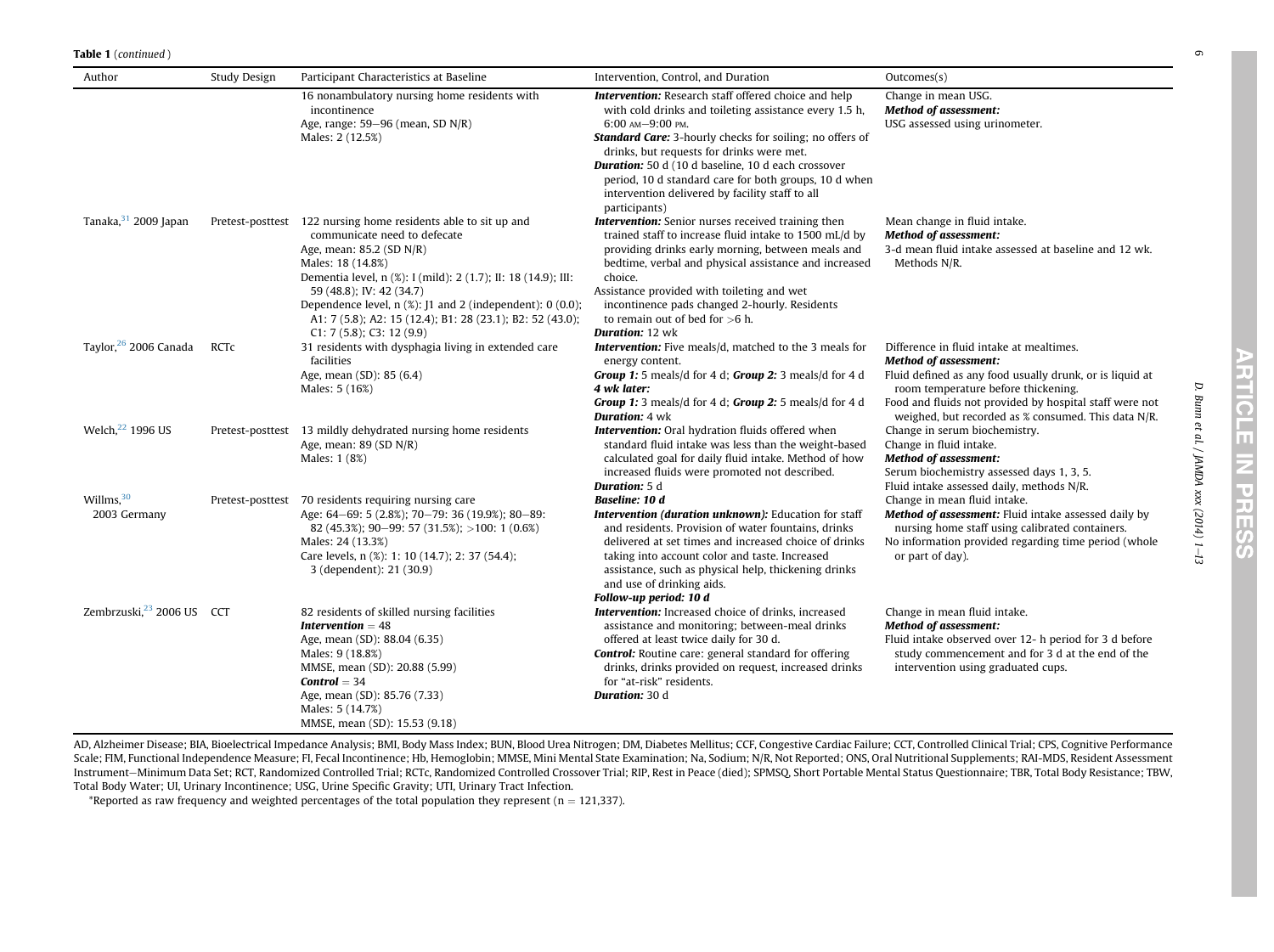<span id="page-6-0"></span>

| Table 2 |                                                                             |
|---------|-----------------------------------------------------------------------------|
|         | Characteristics of Included Studies, Brief Outline of Observational Studies |

| Author                                           | Study Design                                                                                      | Participant Characteristics at Baseline                                                                                                                                                                                                                                               | Exposure(s) (Independent Variables)                                                                                                                                                                                 | Outcome Measure(s) (Dependant Variable/S)                                                                                                                                                                                                                                                                                                                                                                                    |
|--------------------------------------------------|---------------------------------------------------------------------------------------------------|---------------------------------------------------------------------------------------------------------------------------------------------------------------------------------------------------------------------------------------------------------------------------------------|---------------------------------------------------------------------------------------------------------------------------------------------------------------------------------------------------------------------|------------------------------------------------------------------------------------------------------------------------------------------------------------------------------------------------------------------------------------------------------------------------------------------------------------------------------------------------------------------------------------------------------------------------------|
| Dyck, 12,41 2006 US                              | Cross-sectional<br>(2 <sup><math>\degree</math></sup> analysis of RAI-MDS and<br>OSCAR databases) | 363,895 residents from 2951 nursing homes in 6<br>midwest states<br>Age, mean (SD): 83.9 (7.9)<br>Males: 99,612 (27.3%)<br>Cognition and physical function N/R                                                                                                                        | Type of ownership (government-owned,<br>not-for-profit, for-profit, chain facility)<br>Reimbursement method<br>Facility location (urban, rural)<br>Case mix index<br>Staffing: HRD by grade of staff (RN, LPN, CNA) | Risk of dehydration according to facility and<br>staffing factors.<br>Definition of dehydration:<br>Dehydration present/absent, as defined by ICD-9-CM<br>diagnostic code of 276.5, or as defined by the RAI-MDS<br>$\vert$ 1c, $\geq$ 2 criteria present from the following:<br>Fluid intake $<$ 1.5 l/day<br>Clinical signs of dehydration<br>Fluid $loss$ > fluid intake.<br>Methods used to assess RAI-MDS criteria N/R. |
| Gaspar, <sup>14,42</sup> 1999 US Cross-sectional |                                                                                                   | 99 residents from 3 nursing homes<br>Age, mean: $85$ (SD N/R)<br>Males: 23 (23.2%)<br>Able to respond to interview questions: 51 (51.5%)<br>Norton score*, mean: 15 (SD N/R)                                                                                                          | Number of ingestion sessions<br>Who initiated the ingestion<br>Place of ingestion<br>Positioning of resident's upper body and head<br>during feeding                                                                | Total water intake (from food and fluids).<br><b>Method of assessment:</b><br>Observations of food and fluid intake for 2x24-h periods<br>during 1 wk.<br>Coding manual used to code water content of foods<br>and fluids.                                                                                                                                                                                                   |
| McGregor, <sup>25</sup><br>2006 Canada           | Retrospective cohort<br>Using British Columbia-linked<br>health databases                         | 43,065 hospital admissions from extended care<br>facilities (representing 23,868 beds) between<br>01/04/1996-01/08/1999<br>Age, mean (SD): 82.3 (9.5)<br>Males: 14,757 (34.3%)<br>Care level, $n$ $(\%)$ :<br>$I/II$ : 16,062 (37.3)<br>III: 12,089 (28.1)<br>Extended: 14,914 (34.6) | Not-for-profit facilities, n (%): 212 (70.4)<br>For-profit facilities, $n$ $(\%)$ : 89 (29.6)                                                                                                                       | Risk of admission to acute unit from a care facility due to<br>dehydration (primary diagnosis).<br>Definition of dehydration:<br>Dehydration present/absent, as defined by ICD-9-CM<br>diagnostic code of 276.5                                                                                                                                                                                                              |
| Reed, 17 2005 US                                 | Cross-sectional                                                                                   | 326 residents diagnosed with dementia, from<br>10 nursing homes and 35 RC/AL <sup>†</sup> (substudy)<br>Age, sex, degree of cognitive impairment and<br>physical function N/R separately for substudy                                                                                 | Staff:resident ratio<br>Type of staff training in hydration and nutrition<br>Facility environment<br>Facility type and ownership<br>New model RC/AL v "traditional" model <sup>1</sup>                              | Risk of low fluid intake according to facility and staffing<br>factors.<br>Method of assessment and definition of dehydration:<br>Low fluid intake defined as an intake of $< 8$ fl oz.<br>assessed over a single observed mealtime (method<br>of assessment N/R).                                                                                                                                                           |

CNA, Certified Nursing Assistant; HRD, Staffing Hours per resident per day; LPN, Licenced Practical Nurse; N/R, not reported; OSCAR, Online Survey, Certification and Reporting database; RAI-MDS, Resident Assessment Instrument-Minimum Data Set; NH, Nursing Homes; RC/AL, residential/assisted living facilities; RN, Registered Nurse.

\*Norton Score used in this study to assess general physical and mental function, but it was validated to assess risk for development of pressure sores; possible scores range from 4-20. <9 = very high risk of developing pressure sores (due to impaired cognition, physical activity and bladder control);  $10-13 =$  high risk;  $14-17 =$  medium risk and  $18-20 =$  low risk.

\*Residential/assisted living facilities (RC/AL) are non-NH settings that provide room, board, and assistance with activities of daily living. New model RC/AL offers add-on services for residents requiring more care and/or nursing care.

D. Bunn et al. / JAMDA xxx (2014) 1 D. Bunn et al. / JAMDA xxx (2014) 1-13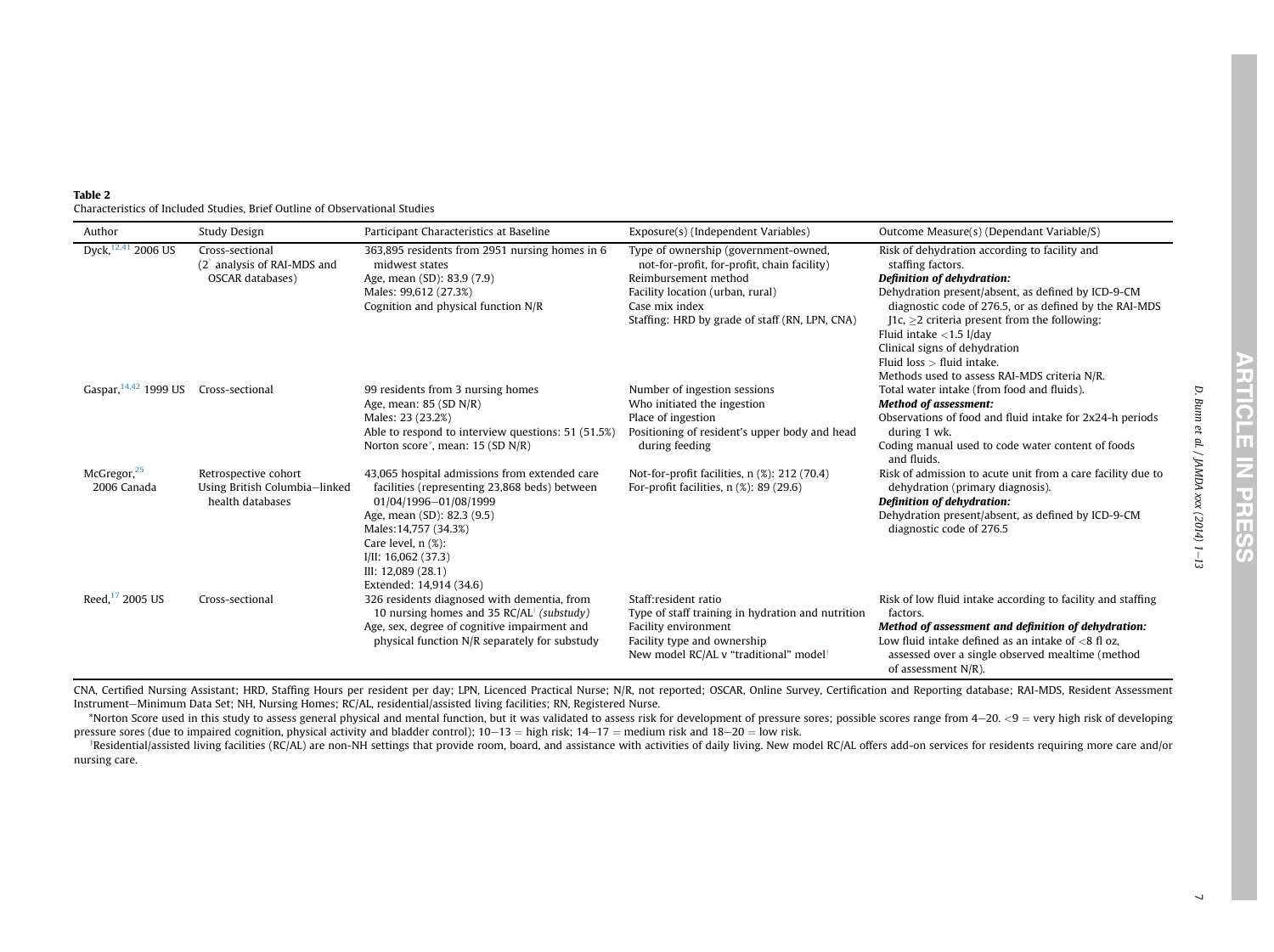#### <span id="page-7-0"></span>8 D. Bunn et al. / JAMDA xxx (2014) 1-13



#### Drink characteristics

In Ireland, a crossover RCT involving 11 long-term care residents with dysphagia, compared fluid intake using commercially prepared prethickened drinks with drinks thickened by staff at the bedside. $^{29}$  $^{29}$  $^{29}$ During each 6-week intervention period, fluid intake, which was assessed at each drinking occasion, did not differ significantly (prethickened drinks, mean intake: 902 mL, SD 271; drinks thickened by staff, mean intake: 783 mL, SD 165,  $P = .21$ ). Constipation rates were reported as not significantly different between groups (Web Table 4).

A US cross-sectional study (Reed et al<sup>[17](#page-12-0)</sup>) with 326 participants living in 35 assisted-living facilities and 10 nursing homes, investigated the relationship between thickened drinks and low fluid intake (defined as  $\leq 8$  fluid ounces at a single meal, method of assessment not described). Adjusting for age, sex, ethnicity, marital status, number of comorbidities, cognitive status, and activities of daily living, there was no evidence that receiving thickened drinks, compared with nonthickened drinks, was associated with low fluid intake (OR 1.02, 95% confidence interval  $|CI|$  0.38-2.75).

#### Physical and social setting for drinking

Adjustments to the eating and drinking environment may alter fluid intake. A clustered controlled clinical trial (CCT) involving 6 UK care homes evaluated a planned program of developments to improve the physical and social environment at mealtimes as well as increasing the availability and choice of drinks. $^{28}$  $^{28}$  $^{28}$  Risk of dehydration (defined as the presence or absence of a dry, furrowed tongue; dry mucous membrane; and/or sunken eyes) was unaltered by the intervention (RR 0.36; 95% CI 0.06–2.04,  $P = .25$ ) in the 56 participants who completed the 1-year follow-up. Secondary outcomes are reported in Web Table 5.

Reed et  $al^{17}$  assessed the association of environmental factors with low fluid intake. The odds of a low fluid intake were lower for participants eating in the dining room compared with their bedrooms (OR 0.18; 95% CI 0.06-0.63). Participants taking meals in dining rooms with fewer institutional features had lower odds of low fluid intake compared with participants eating in more institutionalized settings (OR 0.65; 95% CI 0.55 $-0.77$ ). The odds of low fluid intake were not affected by number of residents in the dining area (OR 1.03; 95% CI 0.93-1.15), presence of family members (OR 1.22; 95% CI 0.46–3.2), or noise level (OR 0.92; 95% CI 0.44–1.89).

A Canadian study with 3 participants in a long-term care facility used a pretest-posttest design to investigate whether a set seating plan at lunchtime would improve food and fluid intake. $24$  Study duration and whether the seating plan was maintained for meals other than those observed, was not reported. Fluid intake was assessed as percentage consumed of the amount served at lunchtime, but amounts served and method of assessment were not described. Mean fluid intake during nonintervention periods was 62.7% (SD 29.2%), and postintervention was 77.8% (SD 29.9%),  $P = .53$ .

### Institutional factors

Four studies<sup>12,13,17,25</sup> investigated institutional factors: type of ownership and management, size of facility, staffing levels, and monitoring systems. Three studies were observational,  $^{12,17,25}$  and 2 of these were secondary analyses of statewide datasets,<sup>12,25</sup> large robust studies with good internal validity.

Resident Assessment Instrument Minimum Data Set (RAI-MDS). A large US study investigated the effect of the compulsory implementation of the RAI-MDS from 1990 to 1991 using a pretest-posttest design.<sup>[13](#page-12-0)</sup> Two separate cohorts were recruited from Fig. 2. Risk of bias for intervention studies. more than 250 nursing homes across 10 states in 1990 (n = 2128)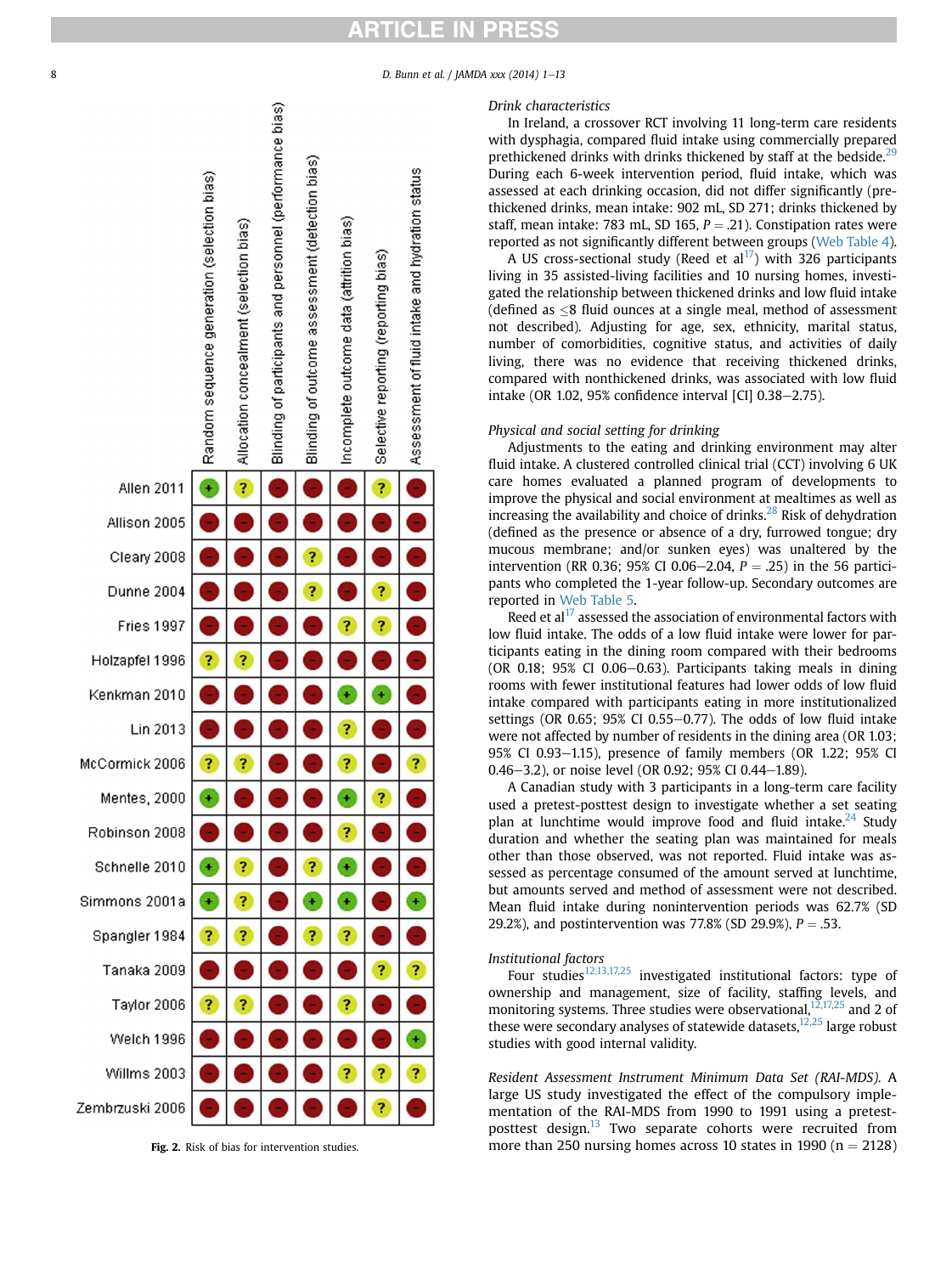## RTICLE IN PRESS

#### D. Bunn et al. / JAMDA xxx (2014) 1-13 9

<span id="page-8-0"></span>and 1993 ( $n = 2088$ ) to assess whether implementation effected prevalence of dehydration at baseline and whether this was more or less likely to improve after 6-month follow-up. The odds of dehydration at baseline were significantly reduced after implementation of the RAI-MDS, compared with before (3% to 1%,  $P = .01$ ; OR 0.35, 95% CI 0.21–0.57). (The prevalence of dehydration differs between the text and [Table 2](#page-6-0) in the article by Fries et al.<sup>13</sup> As prevalence is definitively described as  $n = 60$  [3%] in the text, this figure is reported in this review.) However, for participants found to have dehydration at baseline, the odds of improving at the 6-month follow-up were decreased after RAI implementation (OR 0.06,  $P = .008$ ), although the actual numbers of participants who remained in the study at 6 months were small ( $n = 2$  and  $n = 4$  for improvement pre/post implementation respectively).

Staffing. The relationships between staffing and dehydration were investigated in 2 US cross-sectional studies. $12,17$  A secondary analysis using databases of the RAI-MDS and Online Survey Certification and Reporting (OSCAR; information regarding nursing homes, size, location, staffing, ownership), evaluated relationships between staffing and dehydration in 363,895 residents across 2951 nursing homes in 6 states. Dehydration was defined using a combination of RAI-MDS criteria and ICD-9 code for dehydration (E276.5). Adjusting for resident characteristics, stepwise logistic regression and generalized additive models explored linear and nonlinear relationships respectively. There was no evidence that staff grade or number of staffing hours had any effect on residents' dehydration levels, although the referent is unclear ([Table 4\)](#page-9-0).

In the United States, Reed et al, $^{17}$  $^{17}$  $^{17}$  after adjusting for several resident characteristics, found that the odds of a resident having a lower fluid intake were slightly reduced with low resident/staff ratios, although the number of staff (whether supervisory or direct-care) trained to detect and treat nutritional problems had no impact on fluid intake ([Table 4](#page-9-0)).

Ownership and type of facility. Ownership was examined in 3 observational studies $^{12,17,25}$  $^{12,17,25}$  $^{12,17,25}$  [\(Table 4](#page-9-0)). McGregor et al, $^{25}$  $^{25}$  $^{25}$  conducting a retrospective cohort study, using the Canadian British Columbia Linked Health Database (includes administrative records for all publically funded health care services use and vital statistics for residents), investigated the influence of facility type and ownership on hospital admissions for dehydration among the 43,065 individuals admitted from long-term care facilities between April 1996 and August 1999. Rates of hospital admission with dehydration were greater from for-profit facilities compared with not-for-profit facilities after adjusting for age, sex, level of care, facility size, and hospitalization in the previous 30 days.<sup>[25](#page-12-0)</sup> Of the 2 US studies, Dyck $^{12}$  $^{12}$  $^{12}$  found no difference in dehydration prevalence (after adjusting for "internal resident characteristics") and the smaller study by Reed et al, $17$  using an outcome measure with a high risk of bias, found that residents from for-profit facilities had lower odds of a low fluid intake compared with residents living in not-for-profit facilities. All 3 studies conducted subgroup analyses to investigate associations between different types of for-profit and not-for-profit facilities ([Table 4](#page-9-0)).

Size and location of facility. Neither McGregor et  $al<sup>25</sup>$  nor Reed et al $17$  found that size of facility had an effect on the dependant variable, although their definitions of "large" and "small" facilities differed ([Table 4\)](#page-9-0). Dyck, $12$  investigating geographical location, found marginally nonsignificant lower odds of dehydration in rural facilities (OR 0.9; 95% CI 0.81–1.0;  $P = .0595$ ).<sup>12</sup>

Care aimed at increasing fluid intake. Ten studies investigated a range of factors specifically aimed at increasing fluid

| Risk of Bias, Observational Studies<br>Table 3                                                                                        |             |                             |                                                                                                                          |        |                                                                                     |          |                                                                                 |                                                                                   |                                                |                      |
|---------------------------------------------------------------------------------------------------------------------------------------|-------------|-----------------------------|--------------------------------------------------------------------------------------------------------------------------|--------|-------------------------------------------------------------------------------------|----------|---------------------------------------------------------------------------------|-----------------------------------------------------------------------------------|------------------------------------------------|----------------------|
| <b>Study Details</b>                                                                                                                  | of Exposure | of Dehydration of Cases* or | Ascertainment Case Definition Representativeness Selection of Definition of Comparability Same Methods<br>Exposed Cohort | Cohort | Nonexposed Outcome Not<br>Present at Start<br>Controls* or Controls* or<br>of Study | Controls | Cases and Controls* of Follow-up <sup>*</sup><br>of Cases and Used to Ascertain | Rate* or Adequacy Enough for<br>of Follow-up <sup>†</sup> Outcomes<br>Nonresponse | Follow-up Long Number<br>:o Occur <sup>†</sup> | Achieved<br>of Stars |
| Maximum number of stars achievable                                                                                                    |             |                             |                                                                                                                          |        |                                                                                     |          |                                                                                 |                                                                                   |                                                |                      |
| Dyck, 2006 <sup>12,41</sup> (Cross-sectional)                                                                                         |             |                             |                                                                                                                          |        |                                                                                     |          |                                                                                 |                                                                                   |                                                |                      |
| Gaspar, 1999 <sup>14,42</sup> (Cross-sectional)                                                                                       |             |                             |                                                                                                                          |        |                                                                                     |          |                                                                                 |                                                                                   |                                                |                      |
| McGregor, 2006 <sup>25</sup> (Retrospective cohort)                                                                                   |             |                             |                                                                                                                          |        |                                                                                     |          |                                                                                 |                                                                                   |                                                |                      |
| Reed, 2005 <sup>17</sup> (Cross-sectional)                                                                                            |             |                             |                                                                                                                          |        |                                                                                     |          |                                                                                 |                                                                                   |                                                |                      |
| n/a indicates that the study is not being judged on this criteria.<br>indicates high risk of bias, 1 or 2 indicates low risk of bias. |             |                             |                                                                                                                          |        |                                                                                     |          |                                                                                 |                                                                                   |                                                |                      |

\*Applicable to cross-sectional studies only. yApplicable to cohort studies only.

"Applicable to cross-sectional studies only. Applicable to cohort studies only.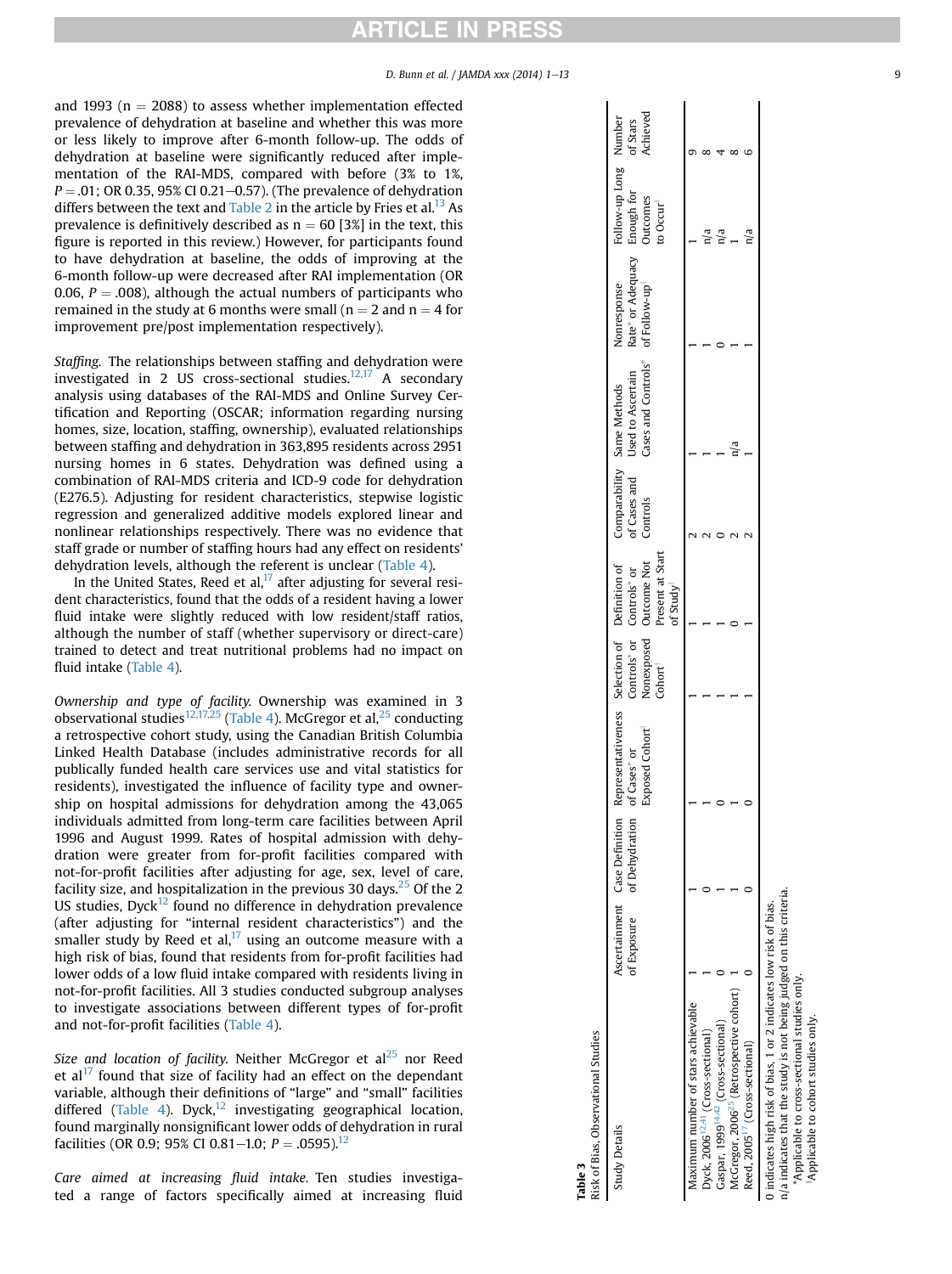## <span id="page-9-0"></span>Table 4

Institutional Factors and Their Association with Dehydration or Low Fluid Intake

| <b>Study Details</b>                                      | Characteristic                                                                           | Referent/Comparison                         | Measure of Dehydration/Low Fluid Intake                                | OR/RR (95% CI)                           | Significant<br>Effect?  |
|-----------------------------------------------------------|------------------------------------------------------------------------------------------|---------------------------------------------|------------------------------------------------------------------------|------------------------------------------|-------------------------|
| Staffing                                                  |                                                                                          |                                             |                                                                        |                                          |                         |
| Dyck, 12,41 2006 US                                       | Grade of nurse:                                                                          |                                             | RAI-MDS record of dehydration, using                                   |                                          |                         |
|                                                           | Registered Nurse, hours per resident per day                                             | Unclear                                     | MJ1c code or ICD-9 code E276.5                                         | OR: $1.07(0.82 - 1.39)^*$                | N                       |
|                                                           | Licensed Practical Nurse, hours per resident<br>per day                                  | Unclear                                     |                                                                        | OR: $1.20(0.97 - 1.48)^*$                | N                       |
|                                                           | Certified Nursing Assistant, hours per resident                                          | Unclear                                     |                                                                        | OR: 0.95 $(0.85-1.06)^*$                 | N                       |
|                                                           | per day                                                                                  |                                             |                                                                        |                                          |                         |
| Reed, <sup>17</sup> 2006 US                               | Number of staff trained to detect and treat                                              |                                             | Fluid intake $< 8$ fl oz observed over a                               |                                          |                         |
|                                                           | nutritional problems (Nb by authors):                                                    |                                             | single meal                                                            |                                          |                         |
|                                                           | $\geq$ 75% of supervisory staff                                                          | None in the facility                        |                                                                        | OR: $1.02(0.89 - 1.16)$                  | N                       |
|                                                           | "some" supervisory staff                                                                 | None in the facility                        |                                                                        | OR: 1.01 $(0.94 - 1.08)$                 | N                       |
|                                                           | >75% direct-care staff                                                                   | None in the facility                        |                                                                        | OR: $0.99(0.87 - 1.14)$                  | $\mathbf N$             |
|                                                           | "some" direct-care staff                                                                 | None in the facility                        |                                                                        | OR: $0.99(0.93 - 1.07)$                  | $\overline{\mathsf{N}}$ |
|                                                           | Lower numbers of residents per staff member                                              | Higher number of residents per staff member |                                                                        | OR: $0.95(0.91 - 0.99)$                  | Y                       |
| Ownership and type of facility                            |                                                                                          |                                             |                                                                        |                                          |                         |
| Dvck. <sup>12,41</sup> 2006 US                            | Chain facilities                                                                         | Nonchain facilities                         | RAI-MDS record of dehydration, using MJ1c                              | OR: 0.86 $(0.77-0.96)^*$                 | Y                       |
|                                                           | Not-for-profit facilities                                                                | For-profit facilities                       | code or ICD-9 code E276.5                                              | OR: $1.02$ (0.91-1.15)*                  | $\mathbb N$             |
| McGregor, <sup>25</sup> 2005 Canada For-profit facilities |                                                                                          | Not-for-profit facilities                   | Hospital admission due to dehydration,                                 | RR: 1.24 $(1.08-1.43)^{\ddagger}$        | Y                       |
|                                                           | For-profit subgroups:                                                                    |                                             | using ICD-9 code E276.5                                                |                                          | $\mathbf N$             |
|                                                           | Chain facilities                                                                         | For-profit multisite facilities             |                                                                        | RR: 0.93 $(0.69 - 1.26)^{\ddagger}$      | N                       |
|                                                           | Chain facilities                                                                         | For-profit single-site facilities           |                                                                        | RR: 1.04 $(0.74 - 1.45)^{\ddagger}$      | $\mathbf N$             |
|                                                           | Multisite facilities                                                                     | For-profit single-site facilities           |                                                                        | RR: $1.10(0.84 - 1.45)$                  | Y                       |
|                                                           | Not-for-profit subgroups:                                                                |                                             |                                                                        |                                          |                         |
|                                                           | Amalgamated to health authority                                                          | Facility attached to hospital               |                                                                        | RR: 1.53 $(1.18-1.96)^{\ddagger}$        | Y                       |
|                                                           | Single-site facilities                                                                   | Facility attached to hospital               |                                                                        | RR: 2.29 (1.83-2.88)                     | Y                       |
|                                                           | Multisite facilities                                                                     | Facility attached to hospital               |                                                                        | RR: 1.40 $(1.01-1.94)^{\ddagger}$        | Y                       |
|                                                           | Single-site facilities                                                                   | Amalgamated to health authority             |                                                                        | RR: $1.49(1.21 - 1.84)$                  | Y                       |
|                                                           | Multisite facilities                                                                     | Amalgamated to health authority             |                                                                        | RR: $0.91(0.66 - 1.26)$                  | $\mathbf N$             |
|                                                           | Single-site facilities                                                                   | Multisite facility                          |                                                                        | RR: 1.63 $(1.23 - 2.17)^{\ddagger}$      | Y                       |
| Reed, 17 2006. US                                         | For-profit facilities                                                                    | Not-for-profit facilities                   | Fluid intake $\leq$ 8 fl oz observed over a                            | OR: 0.34 $(0.22 - 0.53)$ <sup>†</sup>    | Y                       |
|                                                           | Residential care or "traditional" type of assisted Nursing homes<br>living facilities    |                                             | single meal                                                            | OR: 0.83 $(0.44 - 1.55)$ <sup>†</sup>    | N                       |
|                                                           | Residential care or "new model" type of<br>assisted living facilities (residents require | Nursing homes                               |                                                                        | OR: 0.46 $(0.27 - 0.79)^{\dagger}$       | Y                       |
|                                                           | more care, including nursing care)                                                       |                                             |                                                                        |                                          |                         |
| Size and location of facility<br>Dyck, 12,41 2006 US      | Rural facilities                                                                         | Urban facilities                            |                                                                        |                                          |                         |
|                                                           |                                                                                          |                                             | RAI-MDS record of dehydration, using<br>MJ1c code or ICD-9 code E276.5 | OR: 0.90 $(0.81-1.00)^*$ , $P = .0595$ N |                         |
|                                                           | McGregor, $25$ 2005 Canada Large facilities (defined by authors), $>71.5$ beds           | Small facilities, $\leq$ 71 beds            | Hospital admission due to dehydration,<br>using ICD-9 code E276.5      | RR: 0.95 $(0.82 - 1.10)^{\ddagger}$      | N                       |
| Reed, <sup>17</sup> 2006 US                               | Small facilities (defined by authors), $>16$ beds                                        | Nursing homes                               | Fluid intake $\leq 8$ fl oz observed over a<br>single meal             | OR: $1.08(0.48 - 2.45)$                  | N                       |

CI, Confidence Interval; fl oz, Fluid Ounces; ICD-9, International Classification of Diseases, Ninth Revision; N, No; OR, Odds Ratio; RAI-MDS, Resident Assessment Instrument-Minimum Data Set; RR, Relative Risk; Y, Yes. \*Adjusted for internal resident characteristics.

<sup>†</sup>Adjusted for age, sex, ethnicity, marital status, number of comorbidities, cognitive status, and activities of daily living.

<sup>‡</sup>Adjusted for age, sex, level of care, facility size, and hospitalization in the 30 days before date used in the study.

D. Bunn et al. / JAMDA xxx (2014) 1

D. Bunn et al. / JAMDA xxx (2014) 1-13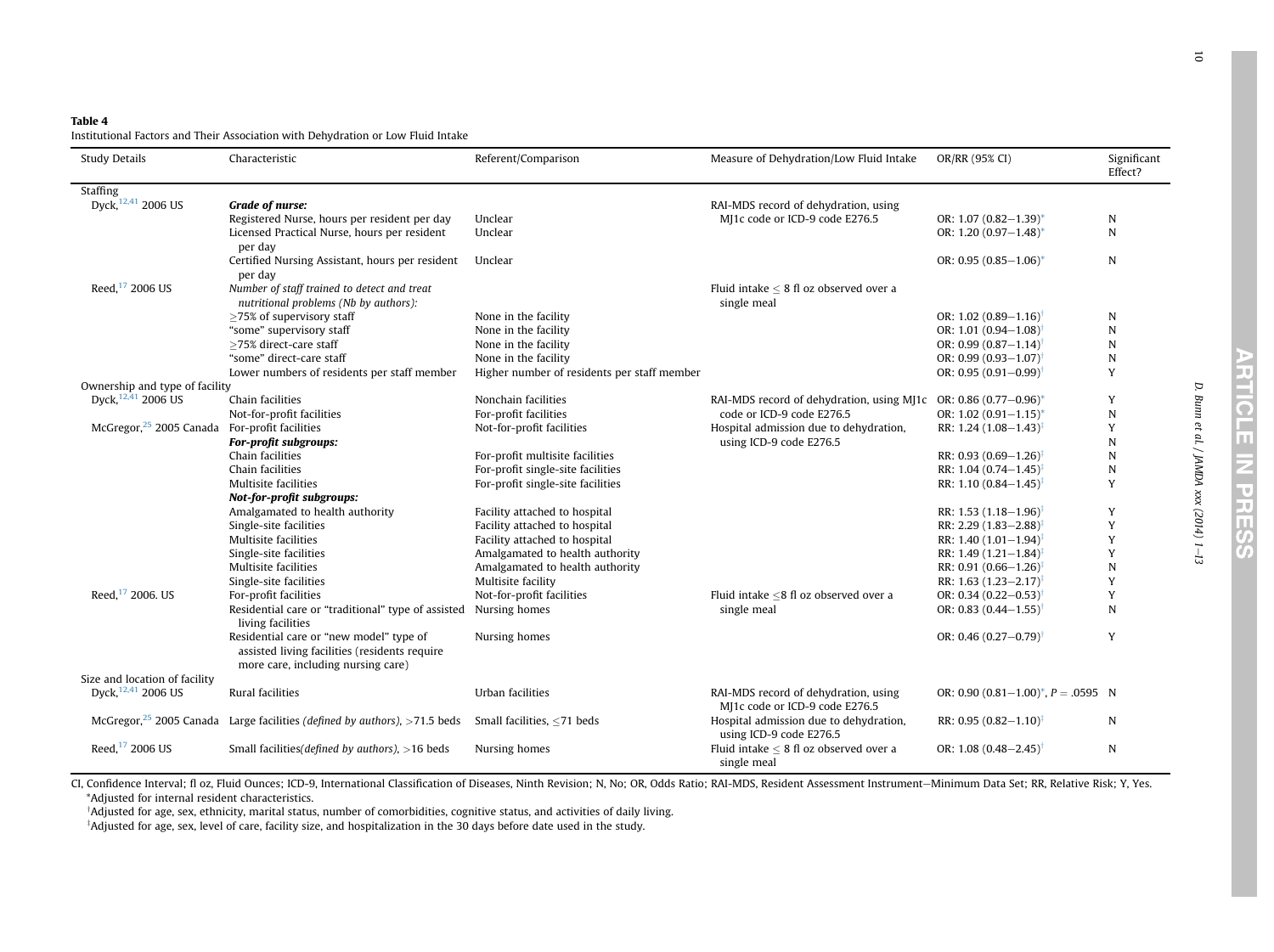intake or decreasing dehydration. Four investigated single interventions, $15,22,26,32$  and 6 were multicomponent interventions[.10,14,16,18,23,30](#page-12-0)

The effect of a feeding assistant's position (sitting or standing) was investigated in a US nursing home crossover RCT.<sup>[15](#page-12-0)</sup> Thirty-nine residents were randomized to either a "control" group (feeding assistants chose their position) or 1 of 2 intervention groups in which residents were fed one way for 2 weeks, then crossed over and fed the other way for 2 weeks. Results were reported as the  $t$  statistic and  $P$  value between each group (sitting/standing, choice of feeder/sitting, choice of feeder/standing) for days 1, 5, 10, 15, and 20 of the 4-week study. Comparing sitting with standing groups only (as control group feeder positions were not reported), the feeding assistant's position had no significant effect on fluid intake (P values ranged from .533 to 1.0).

A 6-week nonrandomized cluster CCT involving 74 residents in 6 nursing homes investigated whether advice to increase fluid intake would reduce rates of asymptomatic bacteriuria.<sup>32</sup> The method of fluid intake assessment and nature of advice provided were not described, except that the choice of drinks was unlimited and fluid intake should exceed 1500 mL per day. On completion, there was no significant difference in mean fluid intake between intervention and control groups (intervention group: 1732 mL per day, SD 301, vs control group: 1548 mL per day, SD 558;  $P = .107$ ), or rates of asymptomatic bacteriuria (Web Table 5).

Taylor and Barr<sup>26</sup> investigated the effect of 3 or 5 meals per day on energy and fluid intake in a crossover RCT involving 31 residents with dysphagia living in a Canadian extended care facility. Using a welldescribed method of fluid ascertainment at mealtimes, but relying on facility staff to record intake at other times, mean mealtime fluid intake was reported as increasing significantly (612 mL per day, SD 176, to 698 mL per day, SD 156;  $P = .003$ ) with no decrease in between-meal fluid intake noted (but actual amounts not reported).

Welch et al $^{22}$  investigated how 13 mildly dehydrated US nursing home residents responded to an oral hydration solution in a 5-day study using a pretest-posttest design. Significant improvements were observed in serum osmolality (reported as decreasing from a baseline mean of 285.38 mOsm/kg, SD 1.73, to 278.77 mOsm/kg, SD 1.59,  $P < .001$ ) and blood urea nitrogen (BUN; baseline mean 25.08 mg/dL, SD 2.78, decreasing to 21.62 mg/dL, SD 2.92,  $P = .002$ ), but not mean fluid intake (baseline: 1588 mL per day, day 5: 1682 mL per day; SDs not reported).

Using a pretest-posttest design, Allison et al $^{10}$  described a management program in which senior staff from 26 US long-term care facilities evaluated 281 participants to assess whether a baseline BIA assessment of TBR greater than 550 ohm indicated dehydration. Staff were instructed to intervene with appropriate care (not described) following the BIA assessment. After 3 to 4 months, there was no clear effect on dehydration, reported as a fall in TBR in 70% of participants (610.2 ohm, SD 36.6, at baseline, to 478.4 ohm, SD 59.9), but with no effect in 30% of participants where they suggested that the intervention was not applied consistently (data not reported).

Mentes, $16$  in a cluster RCT involving 49 participants from 4 US nursing homes, investigated the effect of an 8-week hydration program (increased choice and availabilty of drinks, staff training, identification of "at-risk" residents, and calculation of individual weight-based fluid goal) on reducing hydration-linked events. Significant baseline differences between intervention and control groups in functional ability ( $P < .001$ ), confusion levels ( $P = .003$ ), and USG  $(P = .002)$  were not adjusted for because of the small sample size, introducing bias. Methods for assessing fluid intake were not described, and mean fluid intakes following intervention were not reported, although the number of participants drinking more than 75% of their fluid intake goal were described as not being significantly different following the intervention (22, 88%, intervention group vs 20, 83%, control group,  $P = .64$ ). There were no significant differences between groups on USG ( $P = .55$ ), urine color ( $P = .24$ ), BIA assessment of TBW ( $P = .28$ ), or hydration-linked events (Web Table 5).

Robinson and Rosher<sup>18</sup> included 51 US nursing home residents to investigate the effectiveness of a 5-week hydration program (increased availability and choice of drinks, presented more attractively) aiming to increase fluid intake by 16 fluid ounces per day, to reduce dehydration and 6 related conditions (Web Table 4). Using a pretest-posttest design, research staff measured fluid intake at midmorning and midafternoon drinks rounds and conducted weekly BIA assessments of TBW (methods not reported). Following the intervention, 27 (53%) residents always drank the extra 16 fluid ounces per day provided. Mean TBW data were poorly reported but the number of participants with TBW below the "standard" (not defined) dropped from 24 (47%) to 3 (6%),  $P = .001$ . Falls ( $P = .05$ ), laxative use ( $P = .05$ ), and number of bowel movements ( $P = .04$ ) improved significantly, but urinary tract infections, upper respiratory tract infections, and skin breakdown demonstrated nonsignificant improvements  $(P > .05)$ . Mental status changes were assessed but not reported (Web Table 4).

In another study using a pretest-posttest design, Willms et  $al<sup>30</sup>$  $al<sup>30</sup>$  $al<sup>30</sup>$ investigated the effects of a multicomponent intervention (education for staff and residents, increased help and provision of drinks) to improve fluid intake for 70 participants living in a German nursing home. Nursing staff used calibrated containers to assess fluid intake. Mean fluid intake increased significantly (from 956 mL per day, SD 413, to 1325 mL per day, SD 373;  $P < .0001$ ).

In the United States, a CCT with 82 participants based in 4 skilled nursing home facilities, evaluated the effect of a multicomponent intervention (increased help and provision of drinks, closer monitoring of fluid intake) to increase fluid intake on postural hypotension and falls over 30 days. $^{23}$  $^{23}$  $^{23}$  Research staff assessed all fluid intake for 12 hours over 3 consecutive days at baseline and on completion using graduated cups. Mean fluid intakes for the intervention group were significantly higher than the control group (1577 mL per day, SD 66, vs 1063 mL per day, SD 274;  $P < .001$ ).

Mean difference in both systolic and diastolic blood pressure from lying to standing improved significantly in the intervention group compared with the control group, but the number of participants falling was not significantly different between the 2 groups (Web Table 5).

A cross-sectional study in 3 US nursing homes with 99 partici-pants investigated factors associated with inadequate water intake.<sup>[14](#page-12-0)</sup> Food and fluid intake was observed over two 24-hour periods during 1 week, with low water intake (from food and drinks) defined as less than or equal to 1600 mL/m<sup>2</sup> body surface area. Unable to adjust for confounders (age, sex, frailty) because of small sample size, and considering the modifiable factors only (positioning of the resident's upper body, place of ingestion, number of ingestion sessions, and who initiated the ingestion), fewer ingestion sessions were correlated with inadequate water intake ( $r = 0.32$ ,  $P < .01$ ), but associations between water intake and positioning, place of ingestion, and who initiated the ingestion were not reported.

Care aiming to increase fluid intake, and including assistance with toileting. Four studies, recognizing the impact that anxiety about toileting may have on fluid intake, included increased toileting assistance within multicomponent interventions.<sup>19–[21,31](#page-12-0)</sup>

Schnelle et al $<sup>19</sup>$  $<sup>19</sup>$  $<sup>19</sup>$  included 112 US nursing home residents in a</sup> 12-week RCT comparing usual care with an intervention in which residents were prompted to void, exercise, and increase food and fluid intake every 2 hours between 7:00 AM-3:30 PM by research staff who also checked for incontinence and offered appropriate toileting assistance and choice of drinks. Assessing the amount imbibed as a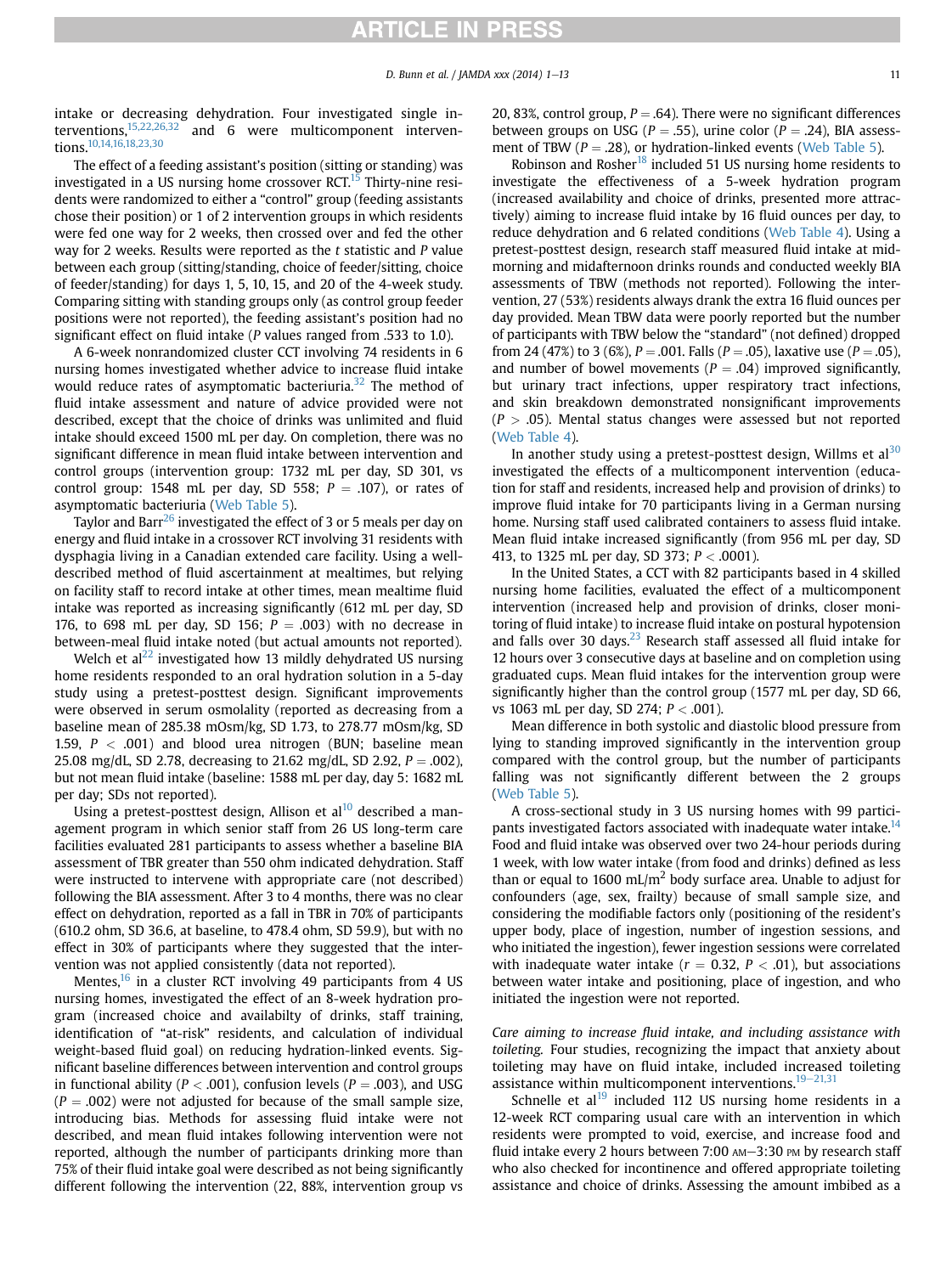## **ARTICLE IN PRESS**

proportion of amount served, meal and between-meal fluid intake was recorded over 2 consecutive days at baseline and each month of the intervention. Only the results of between-meal fluid intake were reported (mean change from baseline, intervention group:  $+13.5$  fluid ounces per day, SD 6.3; control group:  $+1.9$  fluid ounces per day, SD 4.0;  $P < .001$ ), but they stated that there was no decrease in mealtime fluid intake. Constipation rates improved significantly ( $P < .001$ ; Web Table 5).

Simmons et al<sup>[20](#page-12-0)</sup> involved 32 residents of 2 US nursing homes in a 32-week RCT to increase fluid intake. Usual care was compared with the intervention, delivered in 3 phases. In weeks 1 to 16, residents were prompted to exercise every 2 hours  $(7:00 \text{ AM}-3:30 \text{ PM})$  by research staff, who checked for incontinence, and offered toileting assistance and drinks. This increased to 8 prompts a day in weeks 17 to 24, and in weeks 25 to 32, this was supplemented by an increased choice of drinks. Serum osmolality and BUN:creatinine ratio were assessed at baseline and 32 weeks. No significant differences were observed between groups following intervention, although both groups improved significantly compared with baseline (mean baseline serum osmolality, intervention group: 303.6, SD 9.1, vs 303.4, SD 8.5, control group,  $P = .95$ ; 32-weeks mean serum osmolality, intervention group: 297.0, SD 10.8, vs 294.7, SD 11.9, control group,  $P = .57$ ; mean baseline BUN:creatinine ratio, intervention group: 24, SD 4.6, vs 21.7, SD 6.1, control group,  $P = .23$ ; 32-week mean BUN:creatinine ratio, intervention group: 22.9, SD 5.6, vs 23.8, SD 7.2, control group,  $P = .71$ ). This study also assessed meal and between-meal fluid intake but these data were not fully reported.

In an earlier US study, $^{21}$  16 nonambulatory nursing home residents were enrolled onto a 7-week crossover RCT to investigate whether increased help and availability with drinks, toileting, and incontinence care would decrease dehydration, assessed using USG (measured using a urinometer, dehydration defined as USG  $>22$ , units not described). After a baseline period when all residents received standard care (phase 1), residents were matched for dehydration and continence levels, then randomly assigned to 1 of 2 groups (A and B). The crossover periods were phases 2 and 3, when the intervention was delivered by research staff; phase 4 was a return to baseline, and in phase 5 the facility staff administered the intervention. The t tests for repeated measures were described as statistically significant ( $P = .002$ ) between groups A and B for phases 2 and 3.

A more recent study using a pretest-posttest design based in 17 Japanese nursing homes with 122 participants, instituted a 12-week intervention (increased feeding assistance and availability of drinks, increased help with toileting and incontinence care, increased time out of bed). Fluid intake (assessed by facility staff, methods not reported) increased significantly (mean fluid intake, baseline, 881 mL per day, SD 264; post intervention, 1146 mL per day, SD 365,  $P < .001$ ).<sup>[31](#page-12-0)</sup>

## Discussion

Nineteen intervention and 4 observational studies from 7 countries were included in this review. In intervention studies, 6 of the 9 multicomponent interventions demonstrated a trend toward increasing fluid intake, particularly if they included increased choice and availability of drinks, staff awareness, and increased assistance with drinking and toileting (Web Table 3). A reduction in dehydration prevalence was observed following the compulsory implementation of the RAI in the United States in 1990 to 1991.<sup>[13](#page-12-0)</sup> The RAI is a comprehensive standardized tool designed to assess residents living in long-term care and to provide individualized care to promote functioning and prevent avoidable problems. Two small studies, both using pre-posttest designs, reported positive findings. Dunne et al $<sup>11</sup>$  $<sup>11</sup>$  $<sup>11</sup>$ </sup> reported an increase in fluid intake in 9 men with Alzheimer

disease when using high-contrast red cups compared with white, although these findings were not repeated when using low-contrast red or high and low-contrast blue. Welch et  $al^{22}$  provided oral hydration fluids to 13 mildly dehydrated nursing home residents over 5 days, resulting in improved serum biochemical indices. Advice to residents, modifications to the setting for ingestion and the way in which drinks were served (straw vs beaker $^{33}$  $^{33}$  $^{33}$ ; prethickened drinks vs those thickened at the bedside<sup>29</sup>) were inconclusive. Two large observational studies with good internal validity investigated effects of ownership; in Canada, for-profit ownership was associated with increased hospital admissions for dehydration $25$  and in the United States, no difference was seen in dehydration prevalence between forprofit and not-for-profit homes, although chain facilities were associated with lower odds of dehydration.<sup>12</sup> This study did not suggest any effect for staffing levels (grade of staff or staffing hours per day) on dehydration prevalence.

In contrast to the previous review, $5$  we confined our review to residents living in long-term care, aiming to identify strategies applicable to these particular settings; older people living in the community are generally more independent and not so reliant on carers to provide drinks and assistance, whereas patients in acute hospitals face very different issues related to the cause of the admission and the acute illness. Even so, we identified 21 more studies than previously, and so identified many more interventions and exposures. The inclusion of observational studies enabled us to describe the effect of environmental and institutional factors, which had not been recognized previously.

However, the risk of bias was considerable in most studies, and so findings should be interpreted with care, with the efficacy of many strategies remaining unproven ([Figure 2\)](#page-7-0). Of particular concern was the lack of valid outcome measures of fluid intake and dehydration, validated in older people. We found that definitions of "fluids" varied, some studies defined fluids as those existing as liquids at room temperature, some considered fluids only if they were drunk, and in others, it was considered to be the water content of any fluids or foods imbibed. Similarly, different methods of assessing fluid intake were used, including use of graduated cups, weighing and estimating the proportion drunk from the amount served (but amount served was often not described). The period of time over which fluid intake was measured also varied, with fluid intake being measured at the point of intervention or at certain times of the day. Unless 24-hour fluid intake is recorded, evidence demonstrating that overall fluid intake has altered cannot be determined; it may simply increase at one time period at the expense of another. We recommend that validated methods of assessing fluid intake should be developed urgently. When considering dehydration, only biochemical markers (used in 2 studies $20,22$ ), have been validated in older people, whereas other clinical measures, including BIA assessments of TBW and TBR, urinary and mouth assessments, are unproven. We have recently completed and submitted a Cochrane Review that will report that clinical tests are ineffective in identifying dehydration in older people when compared with the reference standard of serum osmolality,  $34,35$ but we have identified a formula for serum osmolarity, calculated from routine biochemical parameters, that is a valid substitute for serum osmolality and thus a useful screening tool for dehydration.<sup>[2](#page-12-0)</sup>

## Conclusion

Although this review has been unable to demonstrate the effectiveness of many strategies because of the high risk of bias, our findings indicate that further investigations into dehydration prevention should be undertaken at the resident, institutional, and national policy levels. Further investigations of promising interventions at the resident and institutional levels, using high-quality adequately